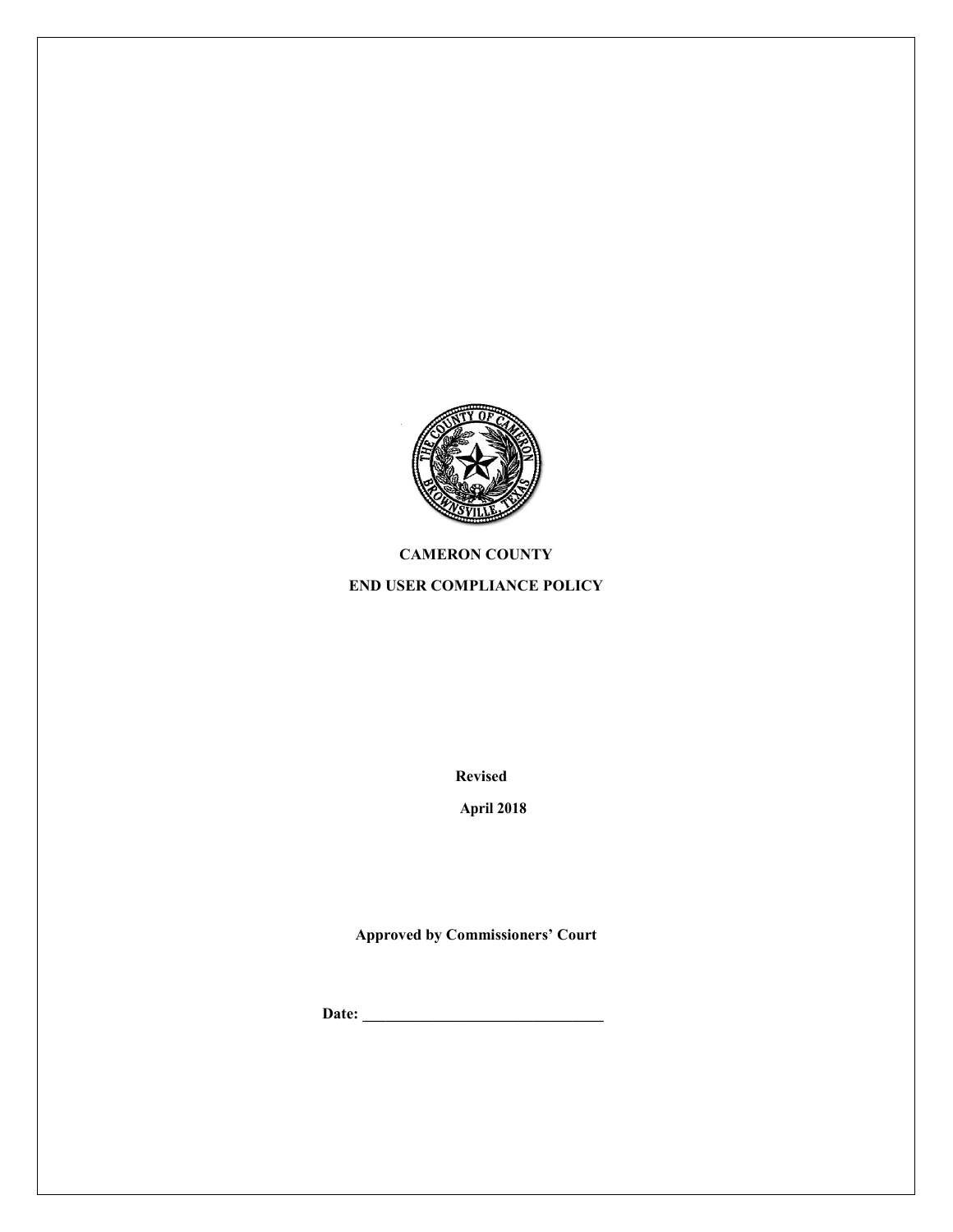#### Contents

| II.  |  |
|------|--|
| III. |  |
|      |  |
|      |  |
|      |  |
|      |  |
|      |  |
|      |  |
|      |  |
|      |  |



 $O | P a g e$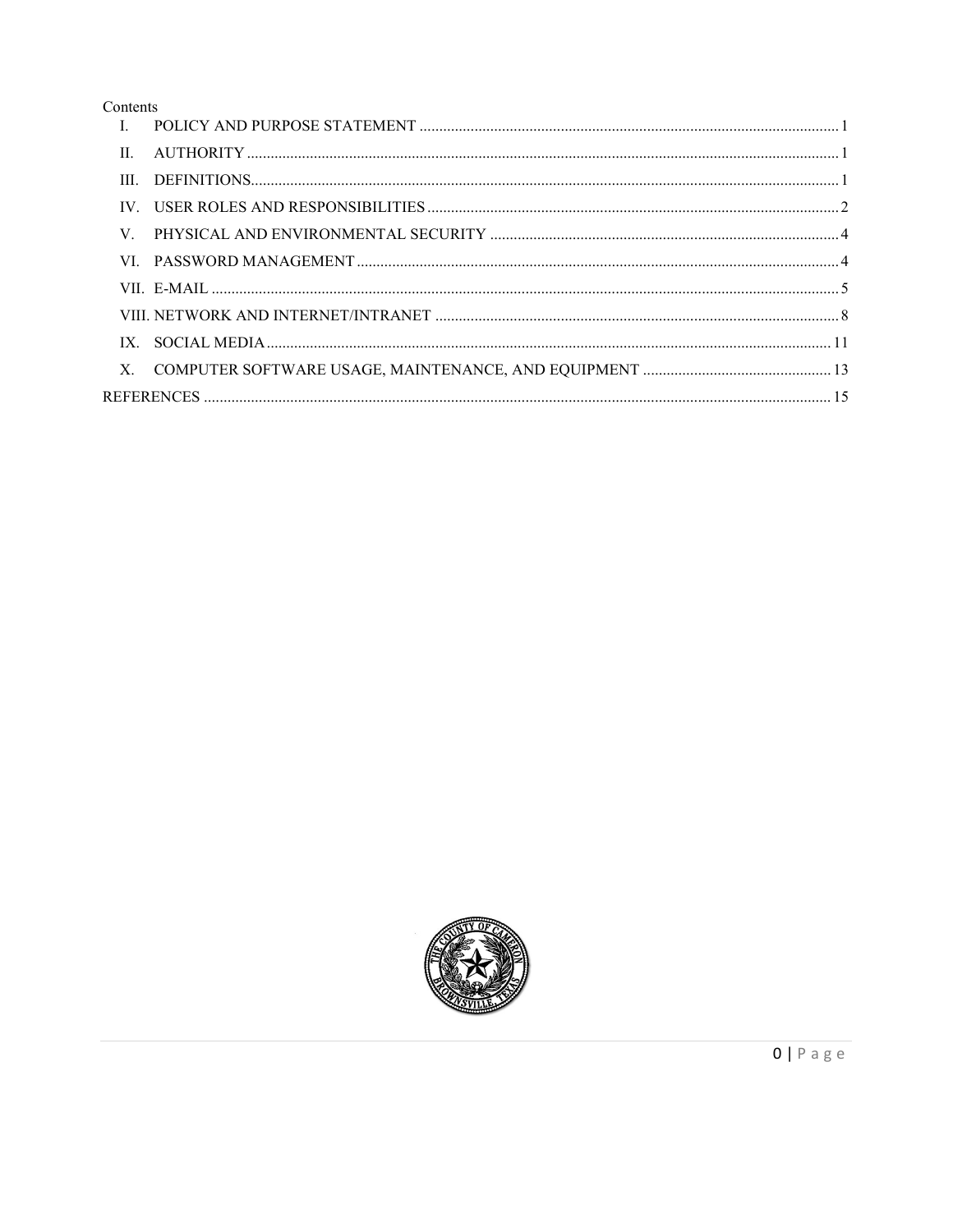#### END USER COMPLIANCE POLICY

#### **POLICIES AND PROCEDURES**

#### <span id="page-2-0"></span>**I. POLICY AND PURPOSE STATEMENT**

- **1.01** Information Technology ("IT") is widespread and critical to Cameron County operations. IT is essential in managing the transactions, information, and knowledge necessary to initiate and sustain the county. Usage of IT resources needs to be appropriately governed and managed to ensure that it brings value to Cameron County ("CC") and that potential risks and security threats are adequately mitigated or addressed. The purpose of this "End User Computing Policy" ("EUCP") is to expound on your responsibilities as a user of Cameron County's computing resources, the relevant County policies in relation to the authorized and lawful use of CC's computing resources, and the appropriate and consistent levels of security controls to be maintained across computing environments. In view of the evolving nature of Information technology and the laws and regulations governing information technology, The Information Systems department and Cameron County Legal may review and modify this policy whenever deemed appropriate.
- **1.02** This policy applies to all Cameron County employees (permanent and temporary) and nonemployees (e.g. contractors, consultants,) who are authorized to use CC's computing resources ("Users"). In this Policy, "Cameron County's computing resources" refers to all computing equipment, devices and information systems that are owned or leased by Cameron County, including but are not limited to personal computers (i.e. PCs or desktops), notebooks (i.e. laptops), tablets, smartphones (i.e. advanced mobile telephonic devices with e-mailing capabilities) and other computer equipment, voice networks, software, servers, operating systems and storage media.

#### <span id="page-2-1"></span>**II. AUTHORITY**

**2.1** The responsibility and authority to govern the use of county computers and network resources are assigned by the Commissioners' Court to the Cameron County Information Technology Systems Department and as it pertains to the Department Director, Appointed or Elected Official.

#### <span id="page-2-2"></span>**III. DEFINITIONS**

**3.1**Cameron County – a local governing body known as the Commissioners' Court.

- **3.2** Computer Network Resources includes computers, computer equipment, computer assistance services, software, computer accounts provided by Cameron County, information resources, electronic communication facilities (including electronic mail, telephone mail, Internet access, network access), or systems with similar functions.
- **3.3** Confidential information information maintained by Cameron County that is exempt from disclosure under the provisions of the Texas Open Records Act or other state or federal law, attorney work product, attorney-client privileged, and law enforcement communications.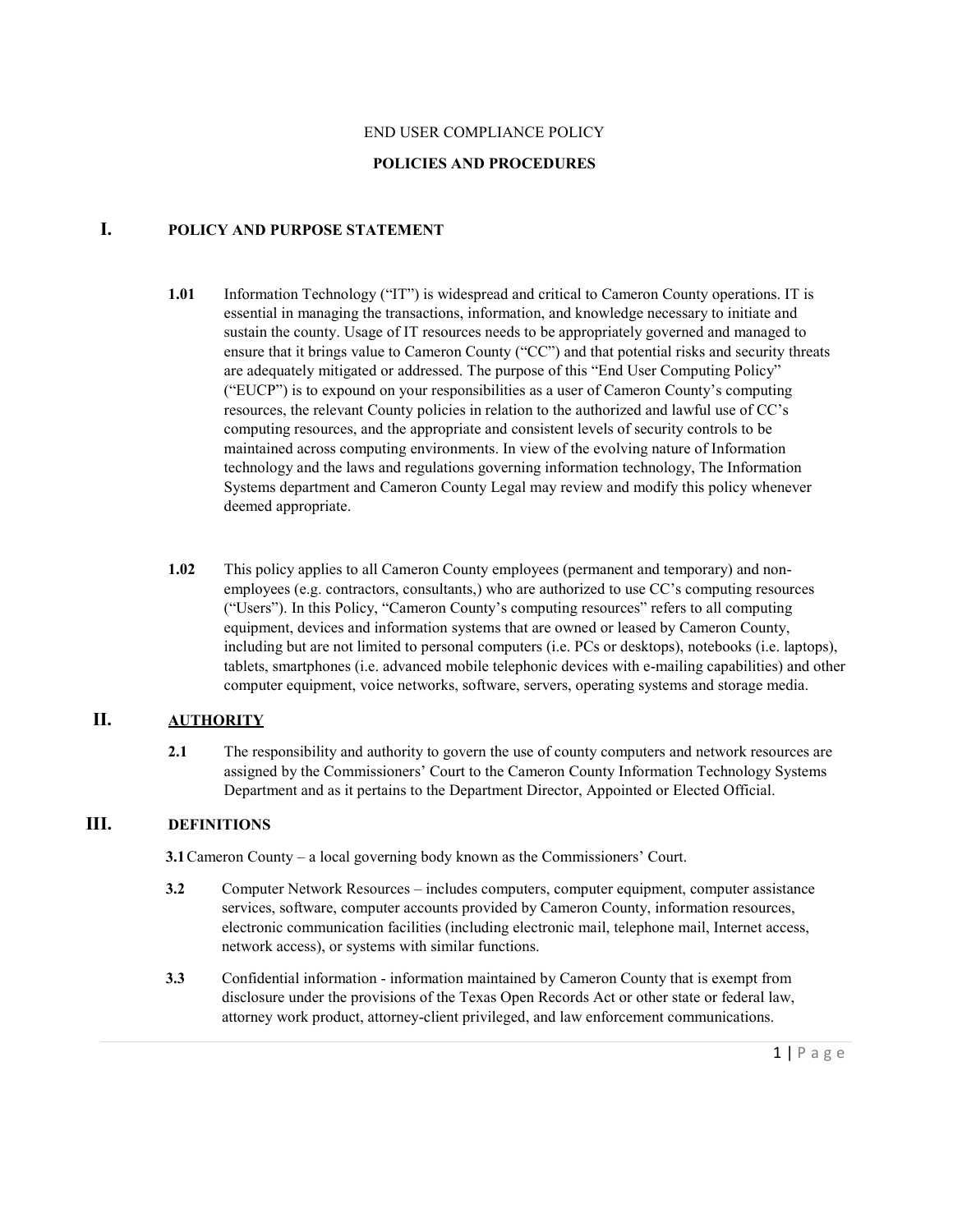- **3.4** Information resources data or information, software, and hardware that render data or information available to users.
- **3.5** Misuse any activity of a user or other person who engages in the inappropriate use of computing resources.
- **3.6** Network a group of computers and peripherals that share information electronically, typically connected to each other by either cable or satellite link.
- **3.7** Peripherals special purpose devices attached to a computer or computer network, such as printers, scanners, plotters, and similar equipment.
- **3.8** Sensitive information Sensitive information is data that must be protected from unauthorized access to safeguard the privacy or security of an individual or organization. This can include Personal information, Business information, and classified information.
- **3.9** Server a computer that contains information shared by another computer on a network.
- **3.10** Software programs, data, or information stored on magnetic media (tapes, disks, diskettes, cassettes, etc.) usually referred to as computer programs.
- **3.11** Network System Administrator administrator to include the Chief Technology Officer or authorized staff employed by the Cameron County Information Technology Systems whose responsibilities include a system, site, or network administration. Network System Administrators perform functions including, but not limited to, installing hardware, software, managing a computer or network, and keeping a computer system in operation.
- **3.12** User any individual who uses, logs in, attempts to use, or attempts to log in to a system, whether by direct connection or across one or more networks or who attempts to connect to or traverse a network, whether via hardware, software or both. Each user is responsible for his or her use of the computer resources and for learning proper data management strategies.
- **3.13** Social Media websites and applications that enable users to create and share content or to participate in social networking. The U.S. Government defines social media as the various activities that integrate technology, social interaction and content creation.

#### <span id="page-3-0"></span>**IV. User Roles and Responsibilities**

- 4.1 Users must subscribe to the highest degree of ethical behavior while using Cameron County's computing resources. Any attempt to hide, forge or otherwise represent another identity (e.g. steal another person's password) is prohibited.
- 4.2 Users must take personal responsibility for the security of individually assigned computing equipment and the business information residing in the systems. Users must not make any hardware modifications to CC's computing resources without appropriate written approval from the Information Systems Department.
- 4.3 Users should ensure the physical security of mobile computer equipment (e.g. smartphones, tablet, and notebooks) assigned to them. Any loss of mobile computer equipment must be reported to both Department Head and Chief Technology Officer for immediate investigation. In the case of loss due to negligence, Users may be required to compensate Cameron County for the lost asset.
- 4.4 Users must ensure that only authorized software is used. The authorized software is software that strictly complies with the following: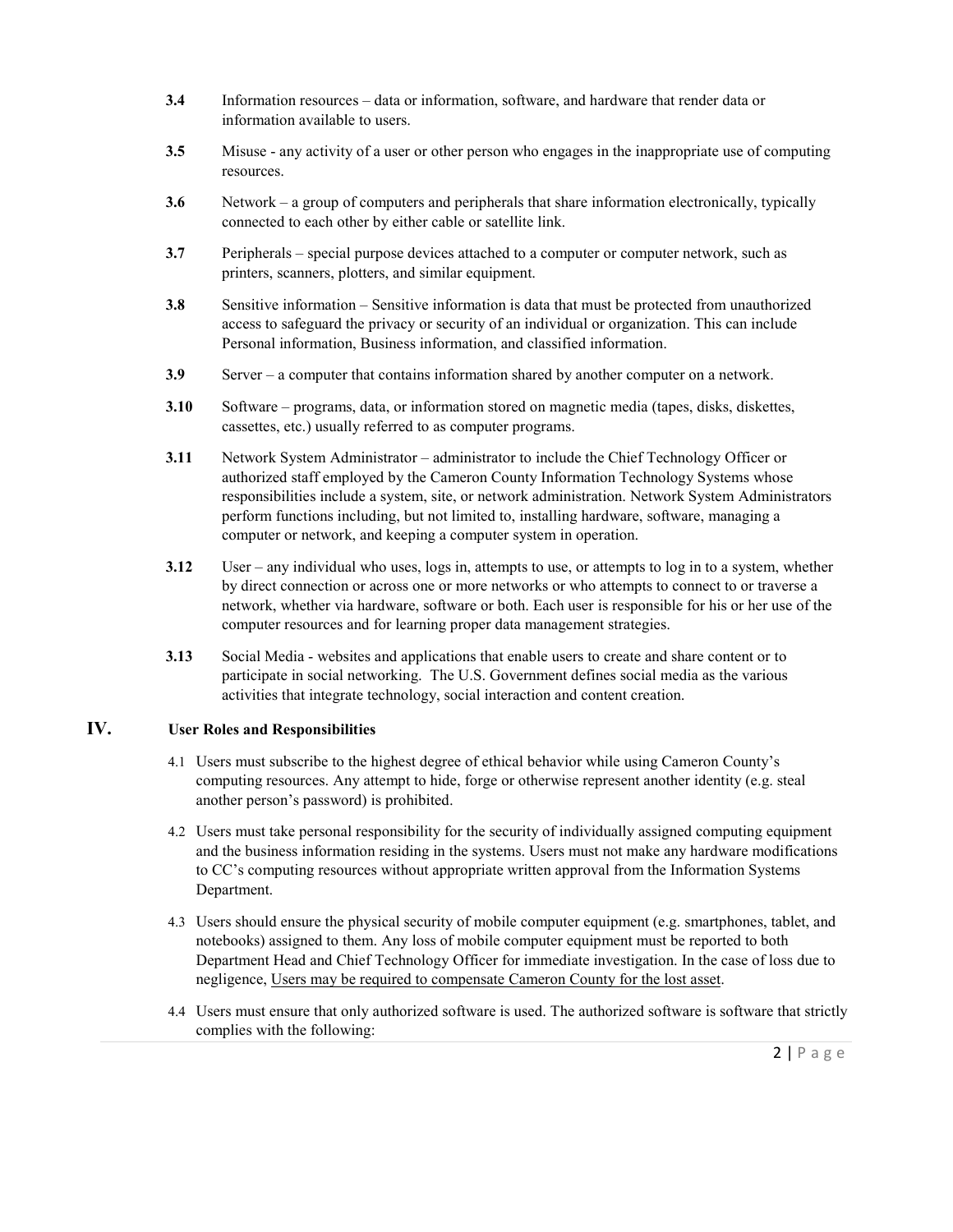- 4.4.1 Licensed for business use. This includes the right of use associated with Freeware, Shareware and Open Source Software; and
- 4.4.2 Approved by Information Systems Department for use. If Users are in any doubt as to the license status of their software, they should contact the Information Systems department to verify the status of the software license.
- 4.4.3 Authorized software installed in Cameron County computing systems must not be removed without prior written approval by their respective Department Head and Information Systems.
- 4.4.4 Malicious software (e.g. hacking software, port scanning, password sniffer etc.) shall not be installed in any computing systems connected to Cameron County network.
- 4.5 Users are encouraged to conduct regular backups and store important data on network servers. If the user chooses to backup to external backup media (Flash Drive, Portable Hard Drive…) and includes confidential information, the device must be stored in a secure environment.
- 4.6 Personal computing equipment such as personal computers (PCs) and laptops should not be configured to provide peer-to-peer file sharing or web application services (such as Skype, Spotify, BitTorrent, etc.) unless appropriate written authorization from the respective department head and Information Systems has been obtained.
- 4.7 Computing equipment that has been installed at an assigned location should not be moved unless appropriate written authorization from Department Head and Chief Technology Officer has been obtained to move such equipment. For shared computing equipment, appropriate security measures must be in place to prevent unauthorized access to confidential information (e.g. password protection of confidential documents).
- 4.8 All access to information shall be on a "need to know basis".
- 4.9 Users shall not engage or attempt to engage in any of the following activities:
	- 4.9.1 Access systems that he/she is not authorized to access;
	- 4.9.2 Masquerade as another account holder;
	- 4.9.3 Circumvent security systems;
	- 4.9.4 Exploit or probe for security vulnerabilities on Cameron County's IT systems and network or other organizations' networks;
- 4.10 Deliberately damaging or attacking or degrading of the performance of Cameron County's IT systems and network or that of any other organization.
- 4.11 Users should contact Chief Technology Officer should there be any doubt as to the applicable laws, agreements or other requirements.
- 4.12 Users, whether accessing Cameron County's computing resources from within the premises or outside via VPN or other such remote access, such as in homes, hotels, cyber-cafes or the premises of customers or business associates, are subject to the same rules and regulations as set out in this End User Computing Policy.
- 4.13 Only Cameron County supplied PCs, notebooks, and tablets shall be connected to the Cameron County network;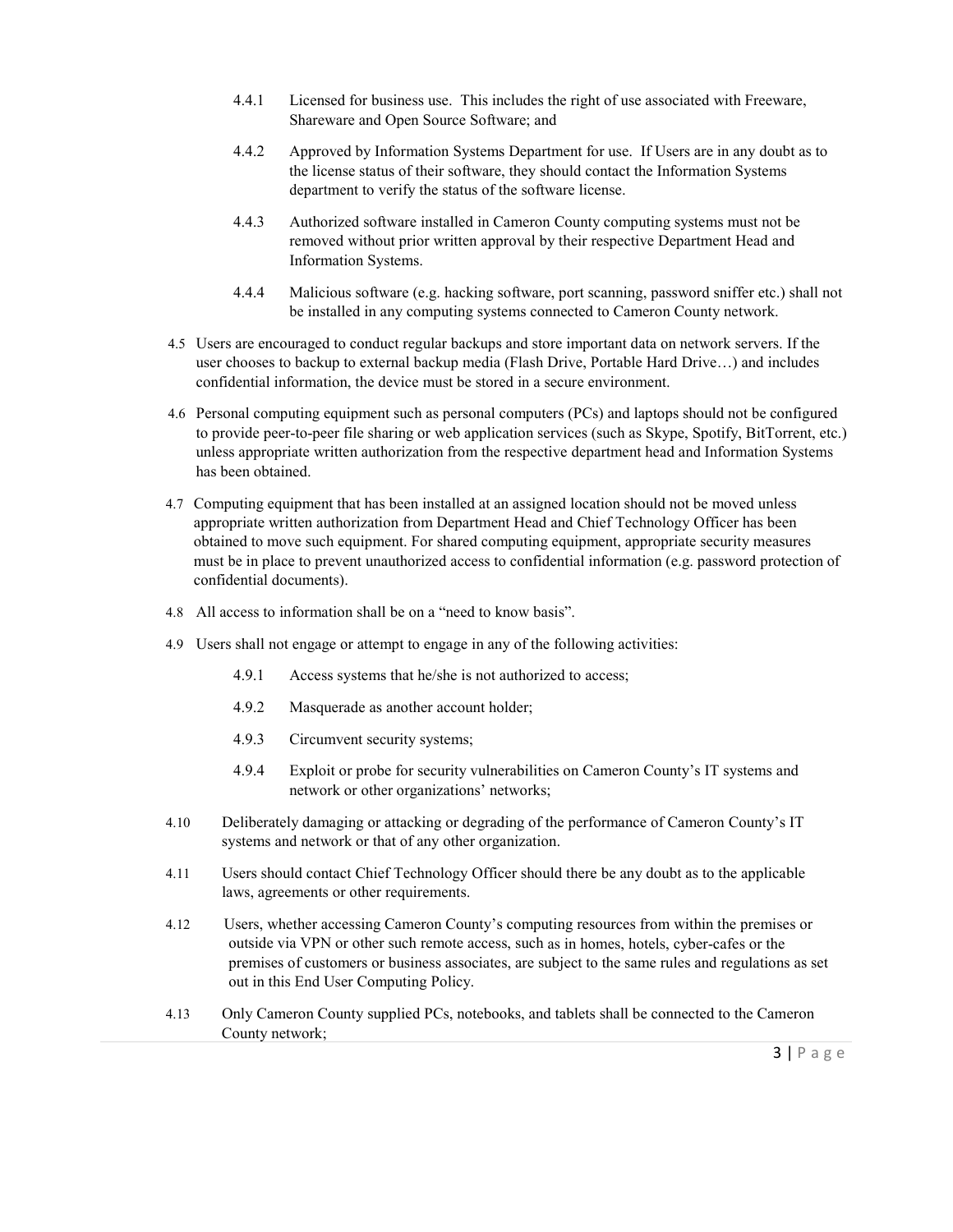- 4.14 All PCs and notebooks connected to the Cameron County network shall be installed and updated promptly with anti-virus software approved by the county and updated promptly with relevant security patches.
- 4.15 Any 3<sup>rd</sup> party PCs, notebooks, and tablets connected to the Cameron County Network remotely via any means including but not limited to VPN must be approved by the Commissioner's Court and renewable every three (3) years.
- 4.16 Users do not have the right to allow/permit any  $3<sup>rd</sup>$  party or non-county entity to remotely access their assigned desktop or any networked county resource.

#### <span id="page-5-0"></span>**V. PHYSICAL AND ENVIRONMENTAL SECURITY**

- 5.1 Users of personal computing equipment must configure their password-protected screen-savers to activate after 15 minutes of inactivity to prevent unauthorized access to county data when they are away from their computers.
- 5.2 Laptops and other mobile computing devices should be physically secured when left unattended in an unsecured environment (e.g. hotel function rooms) for any period of time.
- 5.3 Users should log off and shut down their desktop systems before they leave their office, unless otherwise specifically authorized or instructed in writing by their respective Department Head or Information Systems. Laptops should be kept in a locked drawer or room after office hours.
- 5.4 Heads of Departments/Supervisors are encouraged to conduct regular checks or audits to ensure that Cameron County's computing resources are constantly secured and not left unattended.

#### <span id="page-5-1"></span>**VI. PASSWORD MANAGEMENT**

- 6.1 Users must ensure that user identities (IDs) and passwords assigned to them are kept confidential and are not shared with others, including colleagues, team members or managers.
- 6.2 User IDs and passwords must be memorized and not written down, electronically stored (unless they are appropriately encrypted), or be posted anywhere.
- 6.3 Default password must be changed upon the first login. Users are expected to change their passwords regularly depending on the confidentiality of the information. As a guide, passwords should be changed every 90 days.
- 6.4 Users must use strong passwords for all CC's computing resources. Strong passwords should have at least 8 alphanumeric characters including letters and numbers. Users must not use weak passwords as this may compromise access to CC's computing resources. Examples of weak passwords are:
	- 6.4.1 Names of relatives, friends or colleagues<br>6.4.2 Birth dates
	- Birth dates
	- 6.4.3 Telephone numbers
	- 6.4.4 User Login ID
	- 6.4.5 Repeated characters or numbers, e.g. 66666666
	- 6.4.6 Words that can be found in dictionaries
	- 6.5 Users should not re-use passwords that have been used within the last three changes.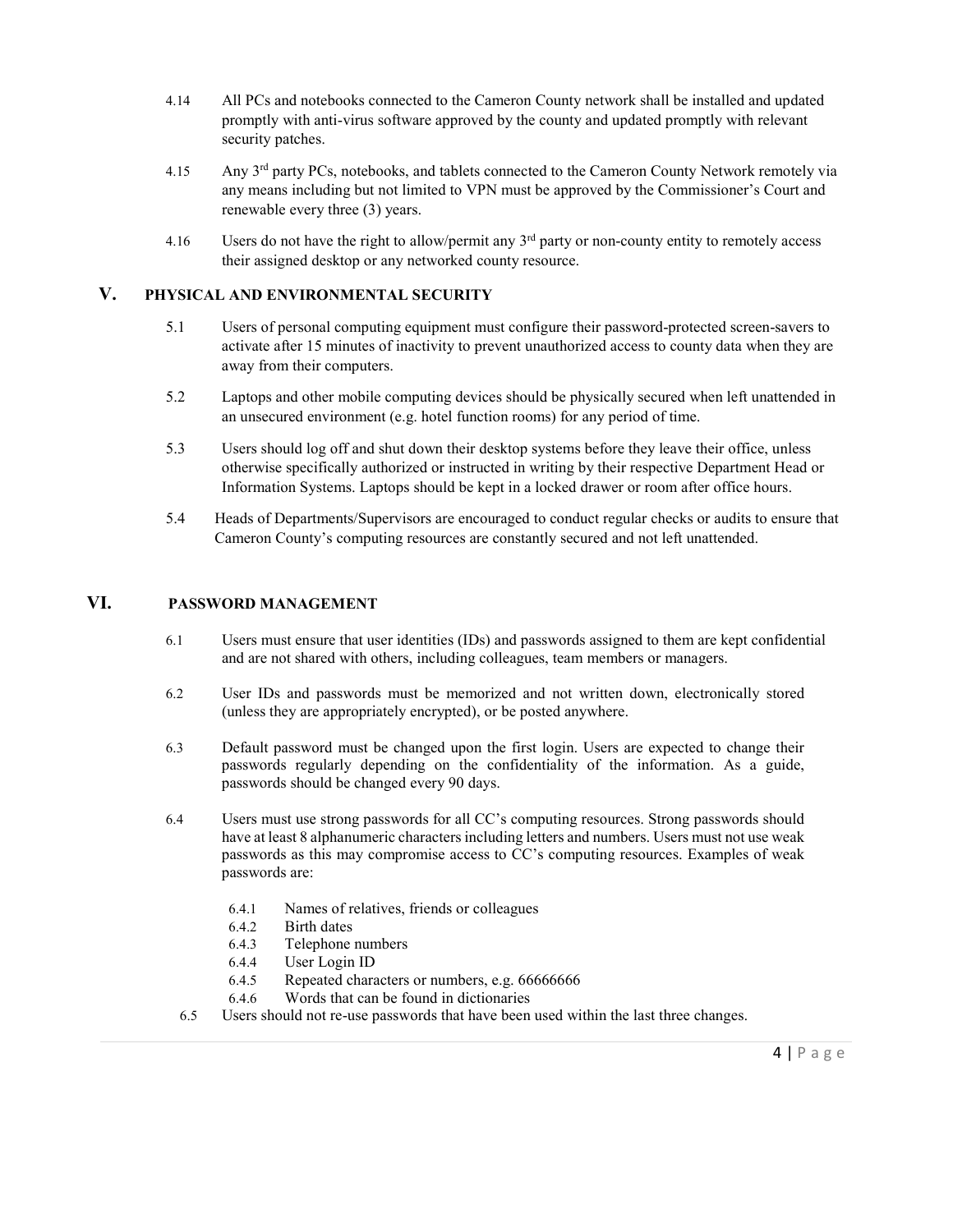- 6.6 Users should use unique passwords to access different systems.
- 6.7 If Users suspect that their passwords have been compromised, they should change their password and inform Information Systems immediately.
- 6.8 Users must not share passwords with anyone, this includes but is not limited to other county employees, vendors, or other non-county entities.
- 6.9 When a password reset is required, the user will need to have their supervisor submit a formal request (Email or helpdesk ticket) to verify the identity of the person.

#### <span id="page-6-0"></span>**VII. E-MAIL**

Cameron County e-mail system is designed to improve service to our employees, enhance internal communications, and reduce paperwork. Employees using Cameron County e-mail system must adhere to the following policies and procedures:

- 7.1 Cameron County e-mail system, network, and Internet/Intranet access are intended for businessuse only. Employees may access e-mail and the Internet for personal use only during nonworking hours, and strictly in compliance with the terms of this policy.
- 7.2 All information created, sent, or received via Cameron County e-mail system, network, Internet, or Intranet, including all e-mail messages and electronic files, is the property of Cameron County. Employees shall have no expectation of privacy regarding this information. Cameron County reserves the rights to access, read, review, monitor, and copy all messages and files on its computer systems at any time and without notice.
- 7.3 Users should be careful when expressing facts, opinion, intention etc. via e-mail as such statements may legally bind the Users and/or Cameron County and can be produced in Court or other dispute resolution forums in the same way as oral or written statements. E-mails should be used sensibly and professionally to avoid negative publicity, exposing CC and/or the Users to legal liabilities.
- 7.4 When deemed necessary, Cameron County reserves the right to disclose text or images to law enforcement agencies or other third parties without the employee's consent. Extreme caution shall be used by the employee to ensure that the correct e-mail address is used for the intended recipient(s).
	- 7.4.1 Users should ensure that e-mails, especially those containing confidential information, are sent to the correct addresses. Users are advised to double-check the address list before sending an email.
	- 7.4.2 When Users receive an e-mail that has been sent in error, it is the User's duty to immediately contact the sender by return e-mail and then irretrievably delete the email from their system.
- 7.5 Confidential information should not be sent via e-mail unless clearly identified in the email as confidential by including in the e-mail the word "CONFIDENTIAL" prominently displayed, or unless encrypted by Cameron County approved encryption software and according to established Cameron County procedure in use at the time of transmittal. This includes the transmission of vendor financial information, Social Security numbers, employee health records, attorney-client communications or other confidential material.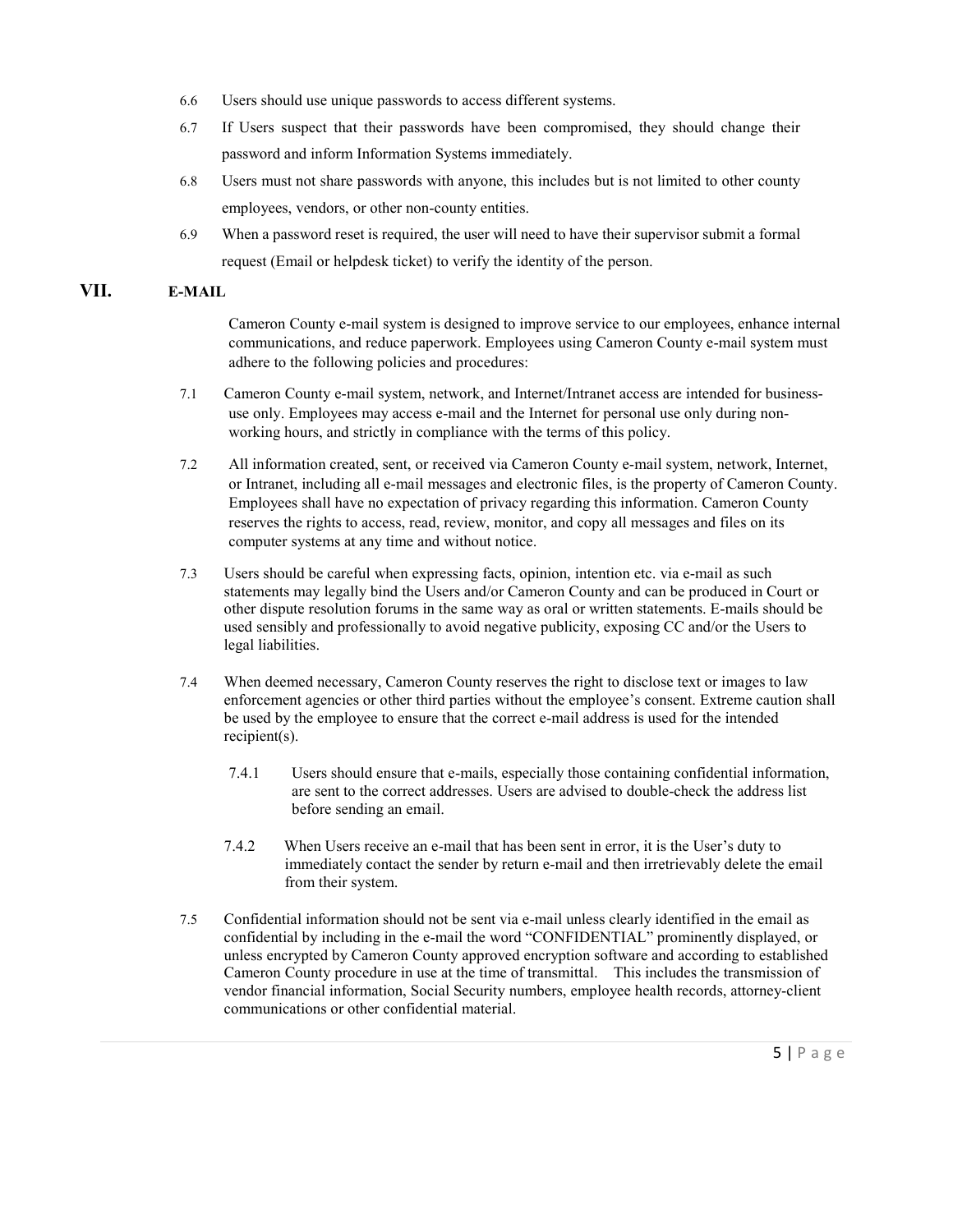- 7.6 Users must not use public file hosting or could storage services (e.g. Dropbox, SkyDrive, Google Drive etc.) to backup, store, send or distribute company information. Unless authorized by the Commissioner's Court
- 7.7 Only Elected Officials, Appointed Department Heads, or authorized Supervisors (authorized by their Elected or Appointed Department Head) within their own department shall be permitted to access another person's e-mail without consent. No supervisor Appointed Department Head or Elected Official shall access or have the Computer Center Access an employee's email, if such employee is not in their department, without prior approval of the Commissioners Court. (This provision does not apply to a Court Order addressed to and served on the County Judge in the same manner as a citation is served under V.T.C.A., C.P.R.C., Section 17.024(a).)
- 7.8 No Supervisor, Appointed Department Head or Elected Official shall access another Supervisor's, Appointed Department Head's or Elected Official's e-mail without prior approval of the Commissioners Court. (This provision does not apply to a Court Order addressed to and served on the County Judge in the same manner as a citation is served under V.T.C.A., C.P.R.C., Section  $17.024(a)$ .)
- 7.9 E-mail messages shall contain professional and appropriate language at all times. Employees are prohibited from sending abusive, harassing, intimidating, threatening, and discriminatory or otherwise offensive messages via email
- 7.10 All messages archived in Cameron County computer systems shall be deemed County property, as is all information on Cameron County systems. Employees shall have the responsibility for verifying and understanding Cameron County email policies as prescribed by their applicable department. Employees shall save or print important messages to prevent them from being accidentally deleted.
- 7.11 Misuse and/or abuse of electronic access, including but not limited to, personal use during working hours, copying or downloading copyrighted materials, visiting pornographic sites or sending abusive e-mail messages shall result in disciplinary action, up to and including termination.
- 7.12 Please be aware the Cameron County E-Mail is for the sole purpose of Cameron county work and not to be used for any personal activities or for registering for personal sites and services.
- 7.13 Sensitive or confidential emails relating to law enforcement communications shall not be accessed without authorization for release by the District Attorney. Open Information requests for law enforcement information shall be immediate, upon receipt, forwarded to the District Attorney's Office for its review in accordance with Chapter 552 Prosecutorial Exception, Section 552.108.
- 7.14 E-mails or other information relating to attorney work product and attorney-client "confidential" or "privileged" information shall be protected and shall not be accessed except in strict compliance with Texas State Bar Rules, including but not limited to Rules 1.05 and 1.12.
- 7.15 E-mail contents may be considered public records and subject to disclosure under Texas Public Information Act. A public information request for the production of e-mail on a County e-mail box shall be referred to County Counsel for review and response.

6 | Page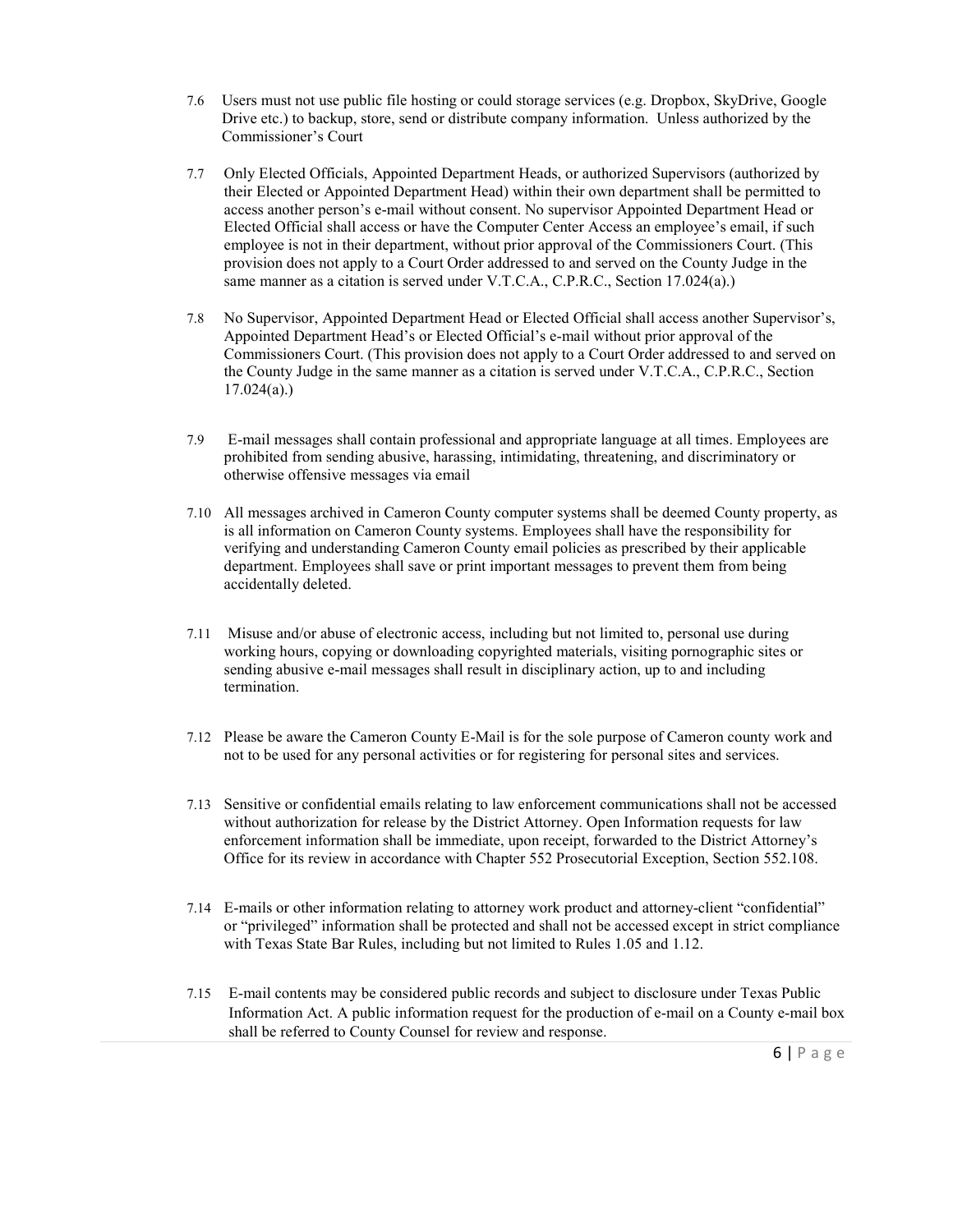- 7.16 County E-mail added to any mobile device whether County or personally owned may be subject to a public information request.
- 7.17 Should a mobile device with County Email be lost or stolen, you are required to contact the IT Department to remotely wipe off the e-mail or complete phone for security purposes. A person who has separated from the County must also remove County email from their mobile devices, the IT department reserves the right to remotely remove upon notification of separation.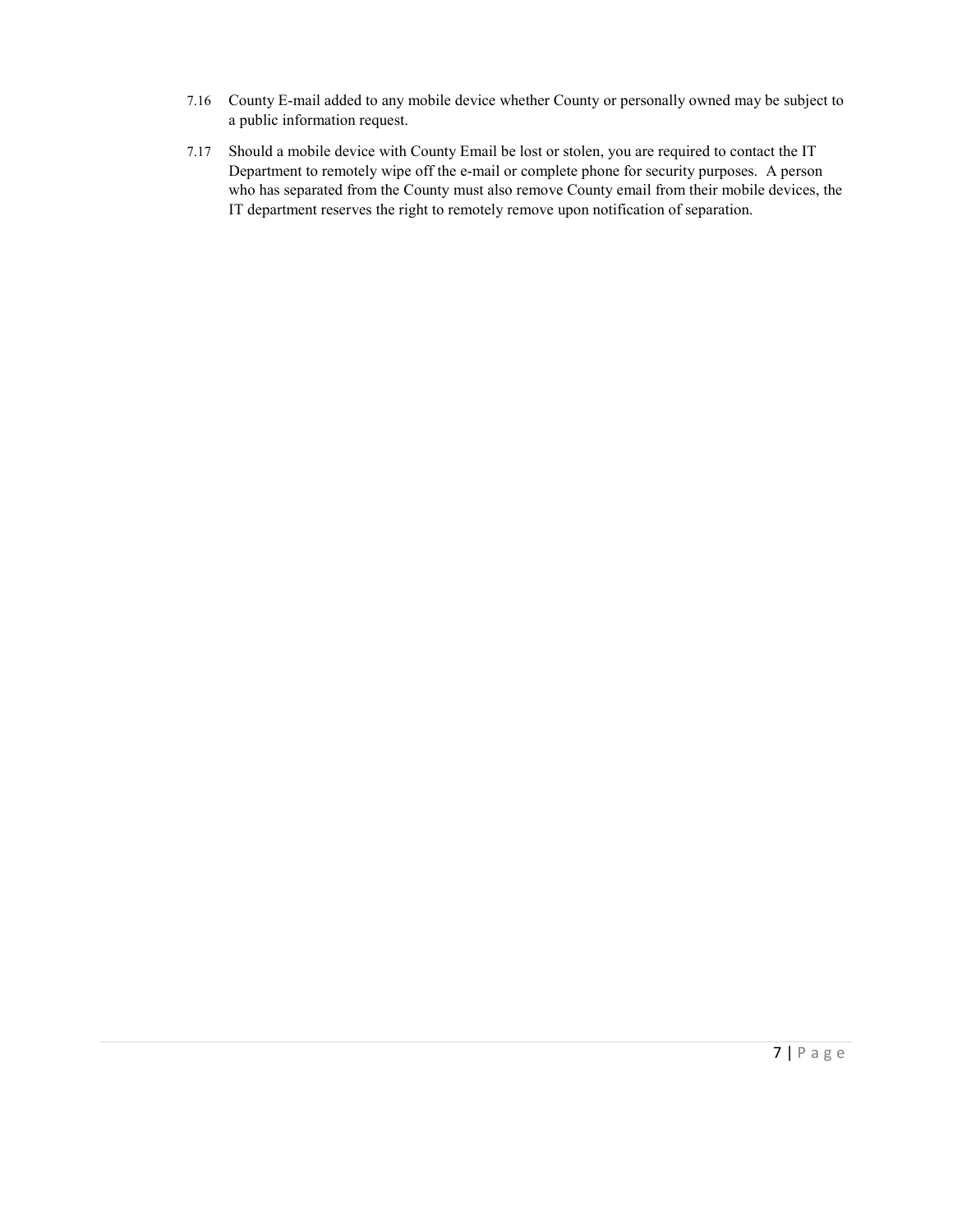#### <span id="page-9-0"></span>**VIII. NETWORK AND INTERNET/INTRANET**

#### 8.1 PERSONAL RESPONSIBILITY

By accepting an account, password, related information, or the accessing Cameron County Network, an employee shall agree to adhere to this End User Compliance Policy regarding their use and agree to report any misuse or policy violation(s) to their supervisor and the Cameron County Chief Technology Officer.

- 8.1.1 Use of Network Resources and the Internet is a privilege, not a right. Use of Network and Internet access extends throughout an employee's term of employment, providing the employee does not violate Cameron County policies regarding Network, Internet or Intranet use. Department Heads shall be responsible for the identification of both appropriate and inappropriate use.
- 8.1.2 Cameron County reserves the right to suspend access at any time, without notice, for technical reasons, possible policy violation, security or other concerns.
- 8.1.3 Network Resources and Internet access is provided as a tool for our organization's business. Cameron County reserves the right to monitor, inspect, copy, review, and store at any time, without prior notice, any and all usage of the Network and the Internet, as well as any and all materials, files, information, software, communications, and other content transmitted, received or stored in connection with this usage. All such information, content, and files are the property of Cameron County. An employee should have **NO** expectation of privacy.

**Initials**:

- 8.1.4 Employees shall not download application files from the Internet without the prior authorization of direct management. Any files authorized for download from the Internet must be scanned with virus detection software before being opened.
- 8.1.5 Cameron County reserves the right to block or prevent access to any internet content it deems offensive or unsuitable for the work environment without any prior notification.

#### 8.2 **CONFIDENTIAL INFORMATION**

8.2.1 Certain employees may have access to confidential information regarding Cameron County, other employees, and clients. With the approval of management, employees shall use e-mail to communicate confidential information internally as requested. Such e-mail must be marked "Confidential." For purposes of this policy, confidential information includes, but is not limited to:

- 8.2.1.1 all trade secrets, know-how, business and financial information and other proprietary information or data disclosed to one party by the other or incorporated in materials or products provided to one party by the other and marked or indicated to be confidential
- 8.2.1.2 Employee Information, such as social security number, address, date of birth, marital status.
- 8.2.1.3 Health & Medical Information, any health and medical information about employees must also be kept confidential under the following laws (in addition to any applicable state laws): a. Americans with Disabilities Act (ADA)
	- b. Health Insurance Portability and Accountability Act (HIPAA)
	- c. Genetic Information Nondiscrimination Act (GINA)
	- d. Family and Medical Leave Act (FMLA)
	- e. Workers' Compensation
- 8.2.2 Criminal or Justice related Information, any criminal or legal information about pending cases must also be kept confidential under the following laws (in addition to any applicable state laws):
	- a. Criminal Justice Information Services Division (CJIS)
- 8.2.3 Procedures for computer access and passwords of Cameron County users, program annuals, user manuals, or other documentation, run books, screen, file, or database layouts, systems flowcharts, and all documentation normally related to the design or implementation of any computer programs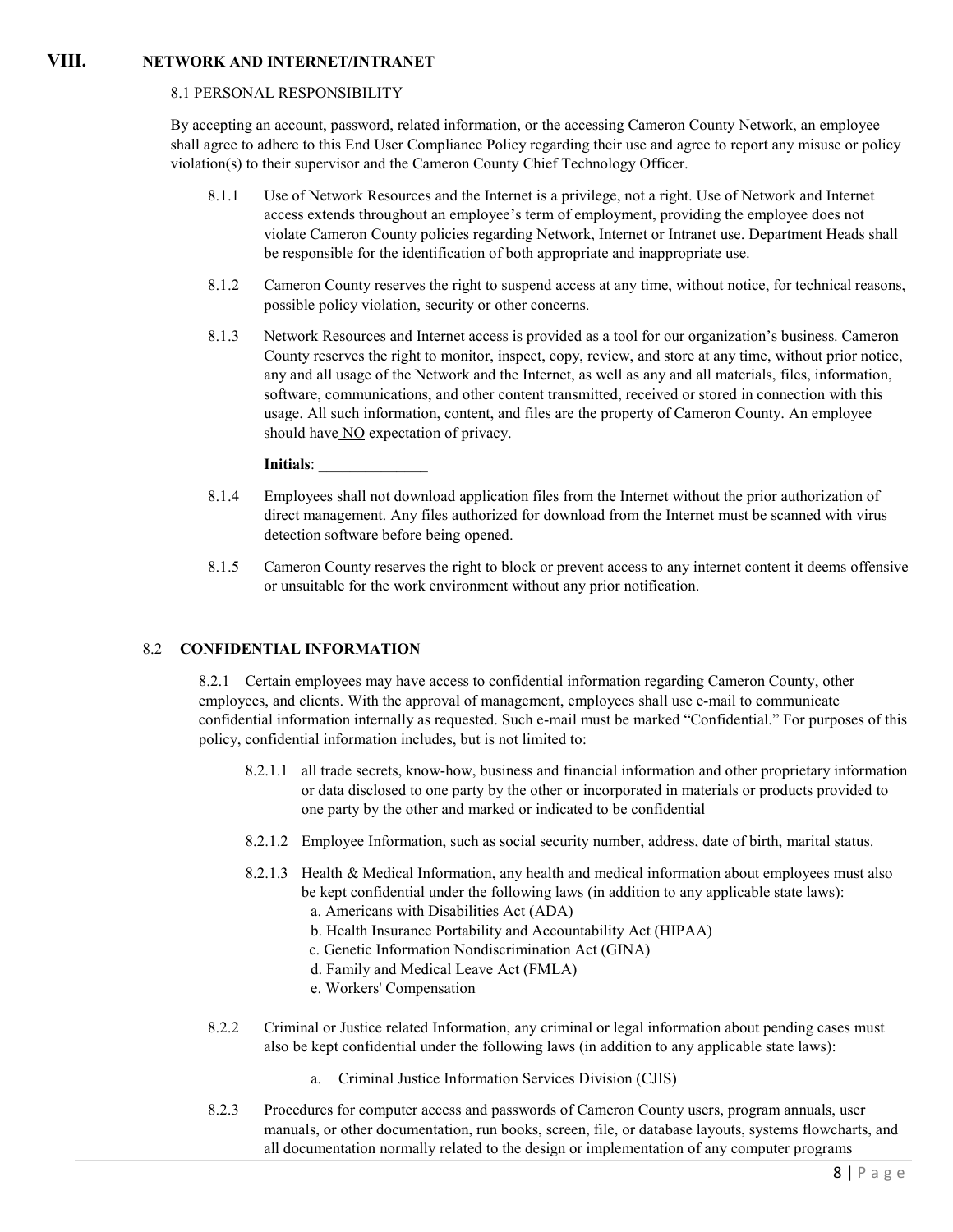developed by Cameron County relating to computer programs or systems installed for the users;

- 8.2.4 Lists of present clients, customers, and vendors and the names of individuals at each client or customer location with whom Cameron County deals, the type of equipment or computer software they purchase or use, and the information relating to those clients, customers, and vendors which has been given to Cameron County by them or developed by Cameron County, relating to computer programs an or systems installed;
- 8.2.5 Lists of or information about personnel seeking employment with or who are currently employed by Cameron County;
- 8.2.6 Any other information relating to Cameron County engineering, marketing, merchandising, and purchasing or selling of land.
- 8.2.7 Any information relating to attorney work product, attorney-client privilege, and law enforcement communications.

#### 8.3 PROHIBITED ACTIVITIES

- 8.3.1 Employees shall be prohibited from using Cameron County e-mail system, network, or Internet/Intranet access for the following activities:
	- 8.3.1.1 Downloading software without the prior written approval of Cameron County Chief Technology Officer or the direct supervisor's approval.
	- 8.3.1.2 Printing or distributing copyrighted materials. This includes but is not limited to, software, articles, and graphics protected by copyright laws.
	- 8.3.1.3 Using software that is not licensed by the manufacturer or approved by the Cameron County Chief Technology Officer.
	- 8.3.1.4 Sending, printing, or otherwise disseminating Cameron County propriety data or any other information deemed confidential by Cameron County, to unauthorized persons.
	- 8.3.1.5 Operating a business, soliciting money for personal gain or otherwise engaging in commercial activity outside the scope of employment.
	- 8.3.1.6 Making offensive or harassing statements based on race, color, religion, national origin, veteran status, ancestry, disability, age, sex, or sexual orientation.
	- 8.3.1.7 Sending or forwarding messages containing defamatory, obscene, offensive, or harassing statements. An employee should notify their supervisor and/or Human Resource Manager immediately upon receiving such a message. This type of message should not be forwarded.
	- 8.3.1.8 Sending or forwarding a message that discloses personal information without Cameron County authorization. This shall also include accessing, transmitting, receiving, or seeking confidential information about clients or fellow employees with authorization.
	- 8.3.1.9 Sending ethnic, sexual-preference or gender-related slurs and/or jokes via e-mail. "Jokes", which often contain objectionable material, are easily misconstrued when communicated electronically.
	- 8.3.1.10 Sending or soliciting sexually oriented messages or images.
	- 8.3.1.11 Attempting to access or visit sites featuring pornography, terrorism, espionage, theft, or drugs.
	- 8.3.1.12 Gambling or engaging in any other criminal activity in violation of local, state, or federal law.
- 8.3.2 Participating in activities, including the preparation or dissemination of content, which could damage Cameron County professional image, reputation and/or financial stability.
- 8.3.3 Permitting or granting use of an e-mail or system account to another employee or persons outside Cameron County. Permitting another person to use an account or password to access the Network or the Internet, including, but is not limited to, someone whose access has been denied or terminated, is a violation of this policy.
- 8.3.4 Using another employee's password or impersonating another person while communicating or accessing the Network or Internet.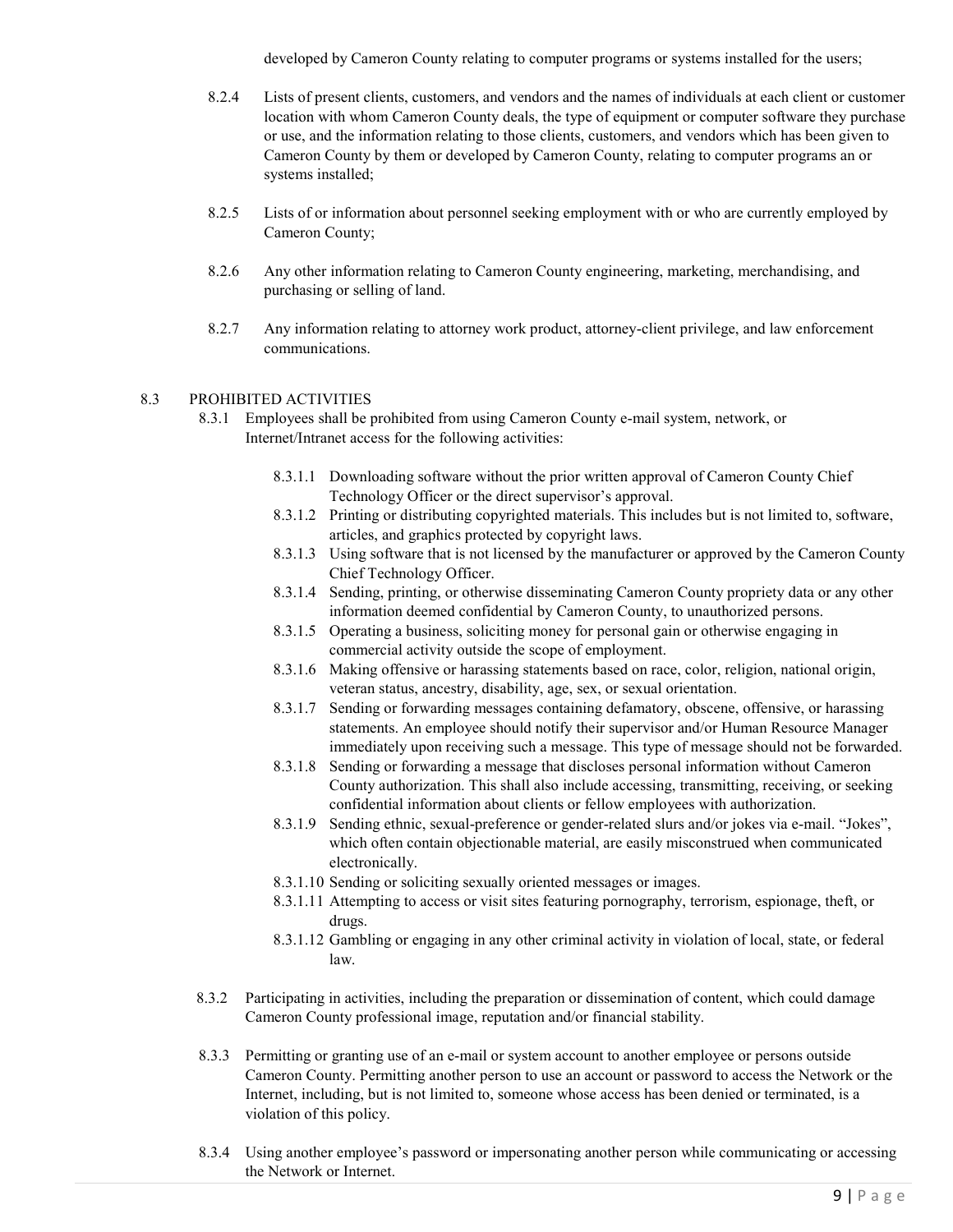8.3.5 Intentionally introducing a virus, harmful component, corrupted data or the malicious tampering with any of Cameron County computer systems.

#### 8.4 **COMPUTER VIRUS / MALWARE**

8.4.1 Users who are non-Cameron County employees must ensure that their own or company's personal computing equipment is installed with authorized anti-virus software at all times when utilizing CC's computing resources (e.g. connecting to CC's network system). Users who are Cameron County employees must ensure that their personal computing equipment is in their possession at all times and have an authorized anti-virus software installed.

- 8.4.2 Users should check that the anti-virus software is activated and virus signatures are up-to-date on such personal computing equipment. Users are not to de-activate the anti-virus software, even temporarily, without the written approval of the Information Systems department
- 8.4.3 Users should scan their drives, folders, and files regularly for viruses and any other unauthorized software.
- 8.4.4 Visiting Internet sites, downloading or opening of files or attachments (especially unfamiliar ones) may introduce viruses into CC's computing systems. Any file downloaded from the Internet should be scanned by anti-virus software before it is opened or run.
- 8.4.5 Users must not download, develop or execute viruses, spyware and spamming tools.
- 8.4.6 Users are strongly discouraged from opening any emails or access web contents from unfamiliar senders or web pages. If in doubt over the nature of a file or attachment, please consult your system administrator.

#### 8.5 **MONITORING AND COMPLIANCE**

- 8.5.1 As Cameron County's computing resources are granted to users for business purposes only, Cameron County Management reserves the right to monitor the use and contents of electronic and voice mail communications (e.g., email, telephone voice recording) and the information/data stored (e.g., business transactions, audit logs) on Cameron County's computing resources (e.g., PCs, laptops, servers) at any time without notice to Users. Such monitoring shall be led by the Chief Technology Officer and shall only be carried out on the Commissioners Court's written authorization and approval.
- 8.5.2 Non-compliance with this policy may result in disciplinary action including termination of employment and, in the case of users who are not Cameron County employees, the termination of the business contract or consulting services. Criminal and/or civil action may also be pursued if Cameron County deems it fit. Any person who aids or abets the violation of this policy shall also face the same consequences.
- 8.5.3 Any failure to impose disciplinary action on any person for any non-compliance at any point in time shall not be deemed to be a waiver of the right of Cameron County to take any disciplinary actions whatsoever. In the case of Users who are not Cameron County employees, any failure to take any action for any non-compliance at any point in time shall not be deemed to be a waiver of the rights of Cameron County as against such Users.
- 8.5.4 Users are required to read this policy carefully for compliance. They are required to agree to comply with this policy when they apply for new user accounts.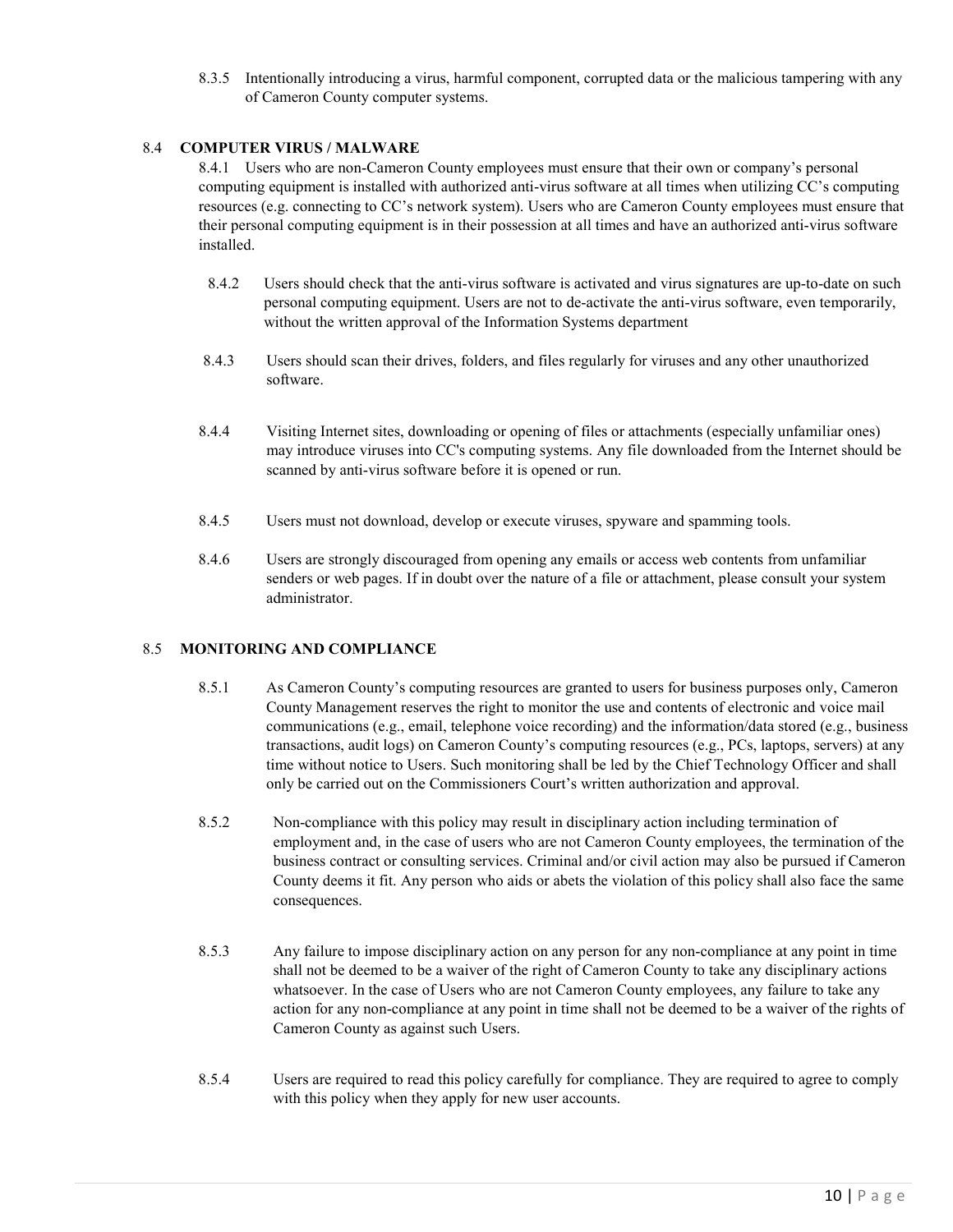#### <span id="page-12-0"></span>**IX. SOCIAL MEDIA**

- 9.1 Social media is any tool or service that facilitates conversations over the Internet. Social media may include but is not limited to:
	- 9.1.1 Social network sites (e.g. Facebook, Google+, LinkedIn)
	- 9.1.2 Blogging and micro-blogging sites (e.g. personal blogs, Twitter)
	- 9.1.3 Wikis (e.g. Wikipedia)
	- 9.1.4 Online forums and discussion boards
	- 9.1.5 Video and photo sharing websites (e.g. YouTube, Flickr, Instagram)
	- 9.1.6 Instant messaging services (e.g. SMS, WhatsApp, Skype)
- 9.2 Users must not represent Cameron County on any social media platform unless expressly authorized by the County Commissioner's Court. The creation and management of County account on social media is the sole prerogative and responsibility of Cameron County Management (Commissioner's Court).
	- 9.2.1 Requirements for Department's Using Social Media
		- 9.2.1.1 Establish a well thought out social media work plan that complements countywide policies and considers the department's mission and goals, audience, legal risks, technical capabilities, security issues, emergency response procedures, etc. The work plan shall be submitted to IT and County Administrator's Office for review.
		- 9.2.1.2 Designate a Social Media Coordinator responsible for overseeing the department's social media activity, policy compliance, and security protection.
		- 9.2.1.3 Designated Social Media Coordinator should be vetted by IT to ensure required skill set is evident and the person has adequate experience with various Social Media tools.
		- 9.2.1.4 County social media network accounts shall be created using an official County email account.
		- 9.2.1.5 Contact information should display an official County email address, include something about being the "official account", and provide a link to the County or department website.
		- 9.2.1.6 The name "Cameron County" or the official County or department logo must be displayed.
	- 9.2.2 Requesting and obtaining Authorized Use
		- 9.2.2.1 Department Heads, or designees, are responsible for designating appropriate levels of use.
		- 9.2.2.2 Social media network usage shall be limited only to those with a clear business purpose to use the forum.
		- 9.2.2.3 Appropriate usage levels include identifying what sites the individual is approved to use, as well as defining capability: publish, edit, comment or view only.
		- 9.2.2.4 Social Media Coordinators shall review site activity daily for exploitation or misuse.
- 9.3 Users must not disclose or discuss any matters concerning Cameron County business over social media unless authorized by the Commissioner's Court.
	- 9.3.1 Only official spokespersons, Public Information Officers, Social Media Coordinators, and Department Head designee shall be considered authorized users and have permission to post and respond.
	- 9.3.2 Authorized users shall review the County's social media policies and procedures and are required to acknowledge their understanding and acceptance of their scope of responsibility via signing an acknowledgment form and forwarding to IT.
	- 9.3.3 Contents posted on County social media sites may be considered public records subject to disclosure under Texas Public Information Act. Public Information Request requests for the production of posts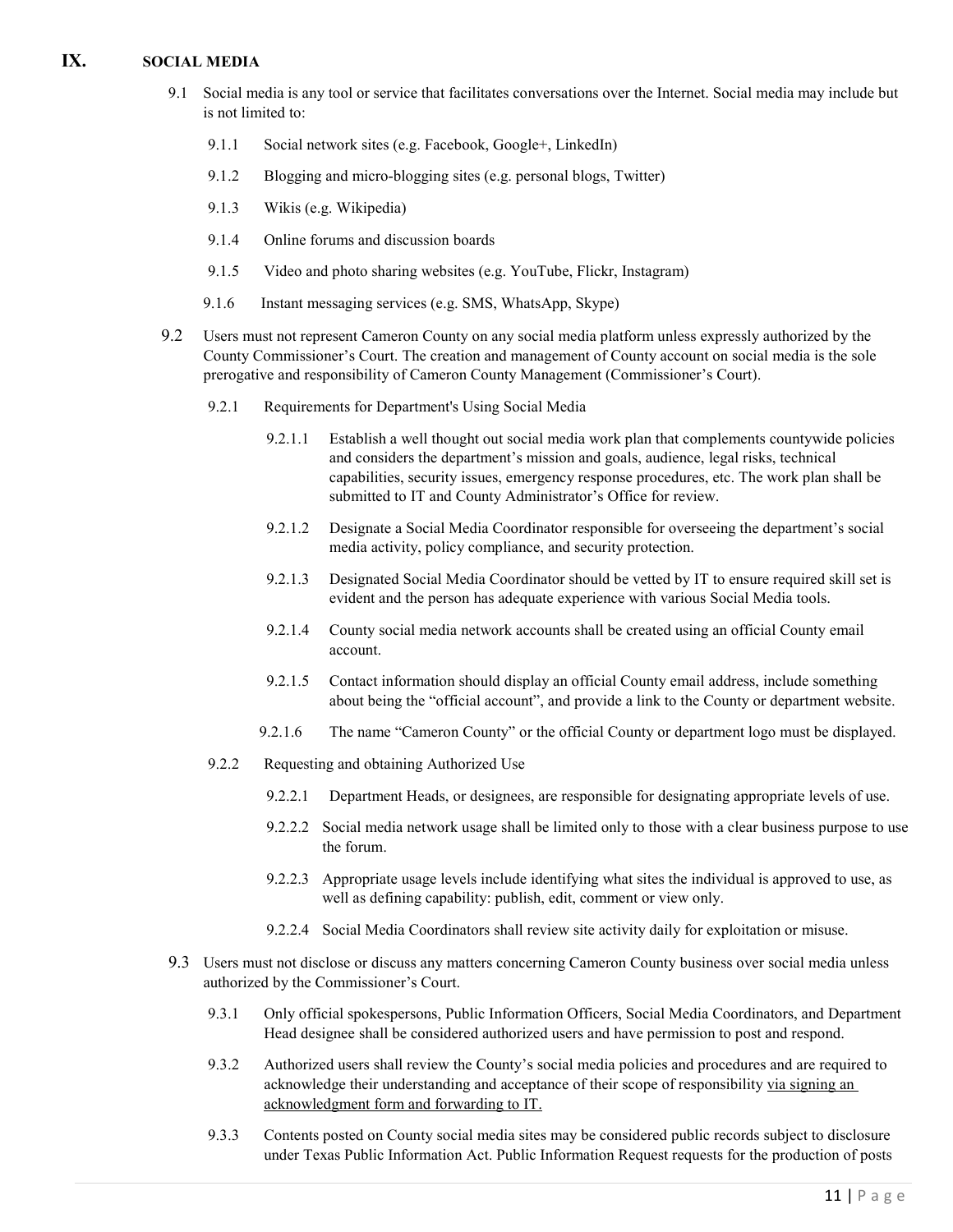on a County social media site shall be referred to County Counsel for review and response.

- 9.4 The user must not disclose any information that is confidential or proprietary to Cameron County or any thirdparty that has provided such information to Cameron County. Such information includes, without limitation, financial information, personal data, information concerning legal proceedings or matters, internal issues and information in connection with or which could jeopardize Cameron County's operations or intellectual property rights.
- 9.5 Users should take precaution when posting personal information on social media sites to protect personal privacy and prevent identity theft or other crimes such as stalking.
- 9.6 Users must exercise sound judgment before posting any comments, opinions or remarks over social media. Users must comply with all applicable laws when using social media.
	- 9.6.1 Authorized users shall do so only within the scope defined by their respective department and in compliance with all County policies, practices and user agreements and guidelines.
	- 9.6.2 Violations of this policy shall be reviewed on a case-by-case basis and may result in appropriate disciplinary actions.
- 9.7 Users must not post remarks that are obscene, derogatory, insensitive, racially and culturally offensive or use social media in any way to attack or abuse another person.
- *9.8* Users must not post any copyrighted information (music, videos, text, etc.) belonging to third parties without permission from the owner.
- 9.9 Users must neither claim nor imply that they are speaking on behalf of Cameron County unless authorized in writing by the Commissioner's Court. As and when necessary, Users should add the disclaimer *"The opinions and positions expressed are my own and not those of Cameron County or the Commissioner's Court".*
- 9.10 Users must be mindful of the information that they disclose on social media and should act in a manner which does not bring Cameron County's image and reputation into disrepute.
	- 9.10.1 Profane language or content;
	- 9.10.2 Content that promotes fosters or perpetuates the discrimination of protected classes;
	- 9.10.3 Sexual harassment content;
	- 9.10.4 Solicitations of commerce or advertisements including promotion or endorsement;
	- 9.10.5 Promotion or endorsement of political issues, groups or individuals;
	- 9.10.6 Conduct or encouragement of illegal activity;
	- 9.10.7 Information that may tend to compromise the safety or security of the public or public systems;
	- 9.10.8 Content intended to defame any person, group or organization;
	- 9.10.9 Content that violates a legal ownership interest of any other party, such as trademark or copyright infringement;
	- 9.10.10 Making or publishing of false, vicious or malicious statements concerning any employee, the County or its operations;
	- 9.10.11 Violent or threatening content;
	- 9.10.12 Disclosure of confidential, sensitive or proprietary information;
	- 9.10.13 Advocating for alteration of hours, wages, and terms and conditions of employment (applies to County employees only).
- 9.11 Users are personally responsible for the content that they post on social media and should only post on behalf of Cameron County where expressly authorized in writing by the Commissioner's Court.
- 9.12 Departments shall only utilize County approved social media networks for hosting official County social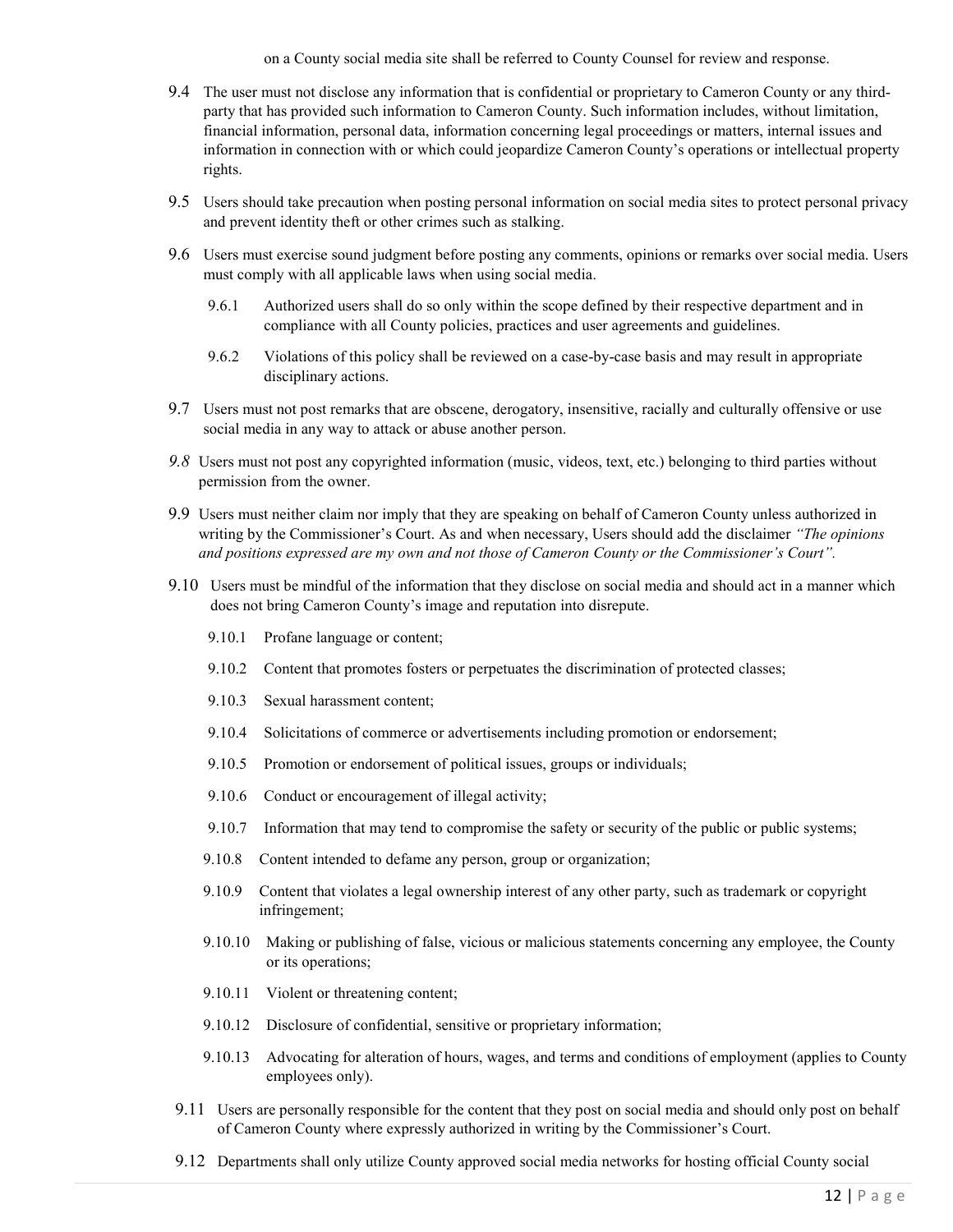media sites.

- 9.12.1 New social media networks under consideration will be reviewed and approved by the County Administrator's Office and ITS Chief Information Officer with consultation from County Counsel and Human Resources when appropriate.
- 9.12.2 Departments may request review and approval of additional social media networks to IT as needed.

#### <span id="page-14-0"></span>**X. COMPUTER SOFTWARE USAGE, MAINTENANCE, AND EQUIPMENT**

- 10.1 Employees shall use software strictly in accordance with its license agreement. Unless otherwise provided in the license, the duplication of copyrighted software (except during the daily backup routine) is a violation of copyright law.
- 10.2 To ensure compliance with software license agreements and Cameron County Software Usage Policy, the employee shall adhere to the following:
	- 10.2.1 Cameron County software shall not be removed from the premises or copied for personal use. No software shall be brought into Cameron County and installed on Cameron County computers without a written permission of the Chief Technology Officer.
		- 10.2.1.1 When such permission is obtained, the software will be installed by the Computer Center Operations Staff in accordance with licensing agreements only.
		- 10.2.1.2 Cameron County Computers and supporting hardware are purchased through the Cameron County Computer Center and are done so with certain criteria and standards, See Cameron County Equipment Standards Policy.
	- 10.2.2 Cameron County prohibits the unauthorized duplication of software. Employees illegally reproducing software shall be subject to disciplinary action up to and including termination. In addition, employees illegally reproducing software may be subject to civil and criminal penalties including fines and imprisonment
	- 10.2.3 Requests for new software beneficial to the mission of Cameron County shall be made through the Computer Center or Department Head.
	- 10.2.4 Third party/personal software shall not be installed on the desktop, thin client, laptop or network computers without permission of the Chief Technology Officer (i.e. screensaver, P2P programs, or music/video streaming software including but not limited to shareware or freeware.) Software loaded on individual computers is subject to review at any time, and unauthorized software will be removed.
	- 10.2.5 If an employee is required to work or use the software at home, Cameron County shall purchase an additional copy or license if deemed necessary by the Chief Technology Officer or Department Head. Any employee that is issued such software shall use the software accordingly and understand that the software is the property of Cameron County and will only be used in good order and discipline and not for non-work-related items.
	- 10.2.6 Any software that has been released by the Chief Technology Officer for home use shall require a custody release form approved by the Department Head prior to removal from the Cameron County confines.
	- 10.2.7 Unauthorized personnel should not be allowed to access or use Cameron County computers either in the Cameron County office space or in the homes of employees.
	- 10.2.8 Any employee, who knowingly installs, makes, acquires, or uses unauthorized copies of software not licensed to Cameron County shall be subject to disciplinary action, up to and including termination.
	- 10.2.9 Anti-virus software shall be installed and configured on all Cameron County computers by the Cameron County Operations Staff, and shall not be shut down for any reason.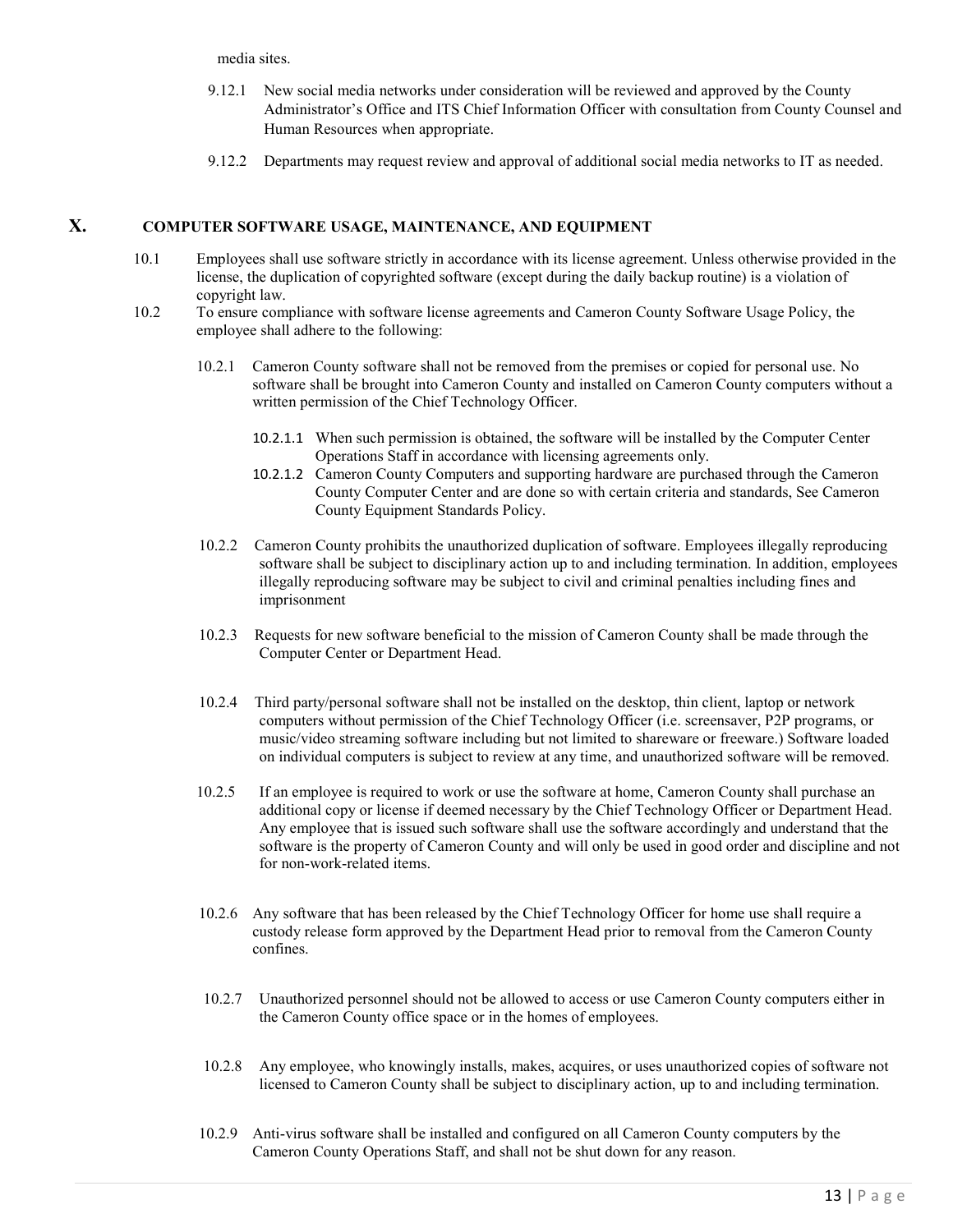#### 10.2.10 Media sharing software of any kind is not permitted on Cameron County Computers; this includes but is not limited to any form of P2P/BitTorrent or any of its current incarnations.

- 10.3 Maintenance of Cameron County Computer Equipment shall be done by the IT Department Operations Staff or approved outside entity. If an operating system or upgrade is necessary, please contact the IT Department Staff prior to any instance, this includes but is not limited to Internet Browsers, Operating System Upgrades or updates, media players, drivers or any other software not previously mentioned. For any major or emergency maintenance, proper notice will be sent out to staff with the intended schedule, completion time, and impacted systems.
- 10.4 Computer Network Hubs, switches, routers, or print servers shall not be added to the network, all additional hardware will be approved by the Chief Technology Officer prior to the procurement of any additional hardware.
- 10.5 Personal computer items such as Apple iPad, Android Tablets, or Smart Phones or any such entity shall not be connected to Cameron County Network Computers unless specifically purchased through Cameron County. These items are subject to information theft just like laptop computers and require extra diligence in safeguarding them when they are connected and removed from the confines of Cameron County.
	- 10.5.1 These devices are allowed to connect to Cameron County provided public Wi-Fi.
- 10.6 Computers (i.e. Desktop, Thin-Client, Servers, Tablets or Laptops) as a whole are considered one entity, the replacement, addition, or removal of any internal/external component to any such entity is strongly prohibited. If more memory, hard disk, or repair to any item is needed, contact the Computer Center Helpdesk Staff.
- 10.7 Telecommunications equipment and services shall be procured and configured through the IT Department Operations Staff. Contact the IT Department Operations Staff if repair, Maintenance, or relocation of telecommunication services are required, this includes but is not limited to IPFlex, PBX, MPLS type circuits, Internet or other items not listed.

#### **XI.** ENFORCEMENT - COMPLIANCE AND NONCOMPLIANCE

- 11.1 Management personnel shall be responsible for ensuring employee compliance with Cameron County Policy and shall immediately report the violation to their direct supervisor, Department Head, Cameron County Chief Technology Officer and/or the Administrative Services Director.
- 11.2 Violation of these policies shall result in disciplinary action up to and including termination. It is important to note that failure to adhere to this Policy may lead to the cancellation of a user's computer account(s), suspension, dismissal, or other disciplinary action by Cameron County as well as referral to legal and law enforcement agencies.
- 11.3 All infractions will be subject to but not limited to Cameron County's existing Disciplinary Policy.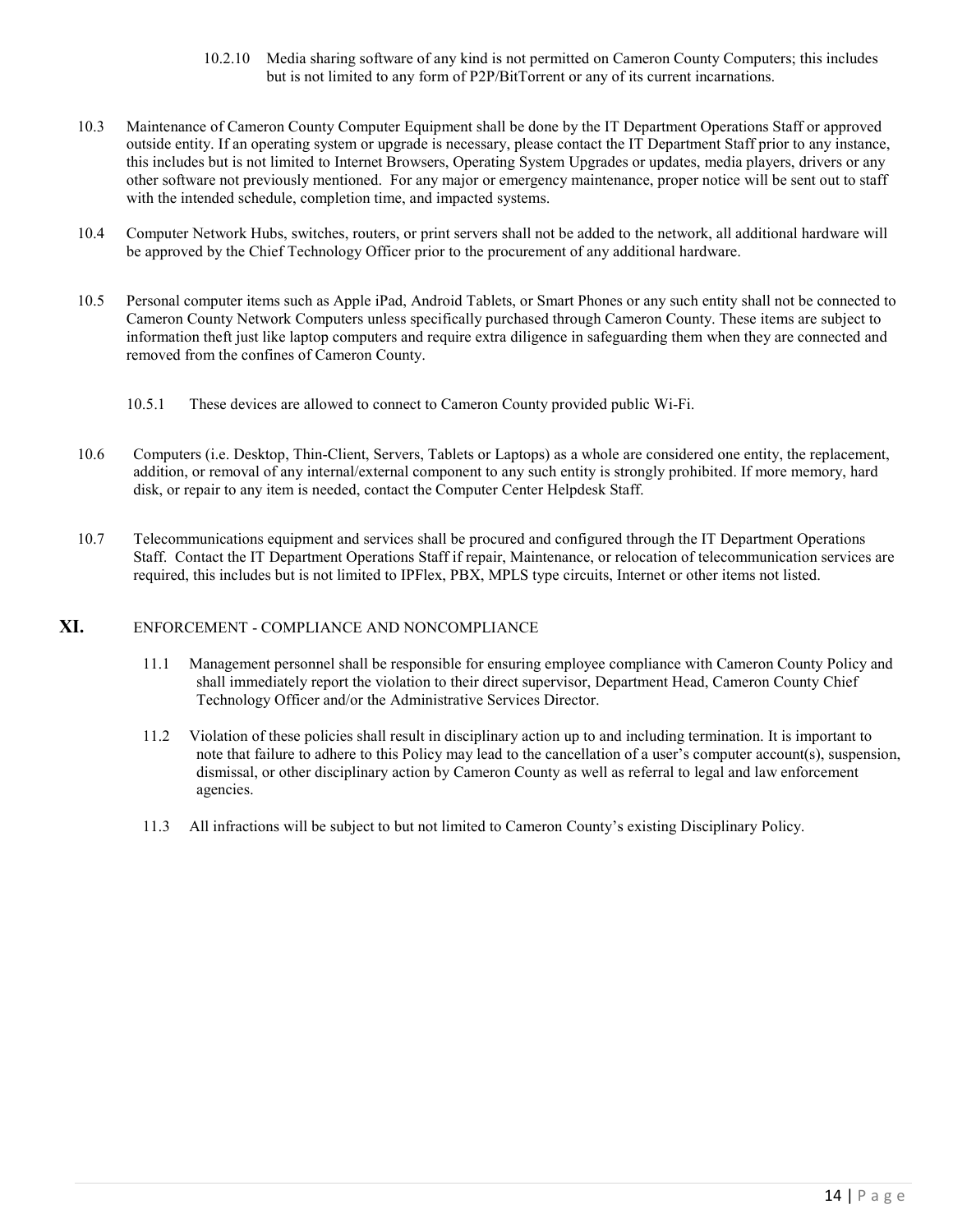#### **REFERENCES**

#### <span id="page-16-0"></span>**1. The following is a list of some laws that pertain to computer usage, the list is not encompassing:**

a.Texas Administrative Code, 202: Information Security Standards

b.Texas Penal Code, Chapter 33: Computer Crimes

c.Texas Penal Code, Chapter 33.07: Online Harassment

d.Texas Penal Code, Chapter 37: Tampering with Government Record

e.The United States Penal Code, Title 18, Chapter 47 Fraud and False Statements, Section 1030: Fraud and related activity in connection with computers.

a.Computer Fraud and Abuse Act of 1986 (Title 18 U.S.C Section 1030)

b.Computer Abuse Amendments Act of 1994

c.Federal Copyright Law

d.Digital Millennium Copyright Act of 1998

e.Electronic Communication Privacy Act 1986

f. Computer Software Rental Amendments Act 1990

g.Homeland Security Act H.R. 5005 November 2002

h.Title 18, United States Code, Section 2701: Unlawful Access to Stored Communications

i. Title 18, United States Code, Section 1037: CAN-SPAM Act

#### **2. Referenced Legal Documents**

#### a. CIVIL PRACTICE AND REMEDIES CODE - Sec. 17.024. SERVICE ON POLITICAL SUBDIVISION.

(a) In a suit against a county, the citation must be served on the county judge.

(b) In a suit against an incorporated city, town, or village, a citation may be served on the mayor, clerk, secretary, or treasurer.

(c) In a suit against a school district, a citation may be served on the president of the school board or on the superintendent.

- Acts 1985, 69th Leg., ch. 959, Sec. 1, eff. Sept. 1, 1985.
- b. GOVERNMENT CODE TITLE 5. OPEN GOVERNMENT; ETHICS Sec. 552.108. EXCEPTION: CERTAIN LAW ENFORCEMENT, CORRECTIONS, AND PROSECUTORIAL INFORMATION.

(a) Information held by a law enforcement agency or prosecutor that deals with the detection,

investigation, or prosecution of crime are accepted from the requirements of Section 552.021 if:

(1) The release of the information would interfere with the detection, investigation, or prosecution of crime;

(2) It is information that deals with the detection, investigation, or prosecution of crime only in relation to an investigation that did not result in conviction or deferred adjudication;

(3) it is information relating to a threat against a peace officer or detention officer collected or disseminated under Section 411.048; or

(4) It is information that:

Added by Acts 1993, 73rd Leg., ch. 268, Sec. 1, eff. Sept. 1, 1993. Amended by Acts 1995, 74th Leg., ch. 1035, Sec. 7, eff. Sept. 1, 1995; Acts 1997, 75th Leg., ch. 1231, Sec. 1, eff. Sept. 1, 1997; Acts 2001, 77th Leg., ch. 474, Sec. 6, eff. Sept. 1, 2001.

Amended by:

Acts 2005, 79th Leg., Ch. 557 (H.B. 1262), Sec. 3, eff. September 1, 2005. Acts 2005, 79th Leg., Ch. 557 (H.B. 1262), Sec. 4, eff. September 1, 2005.

c. Texas State Bar Rules

i. Rule 1.05. Confidentiality of Information

"Confidential information" includes both "privileged information" and "unprivileged client information." "Privileged information" refers to the information of a client protected by the lawyer-client privilege of Rule 503 of the Texas Rules of Evidence or of Rule 503 of the Texas Rules of Criminal Evidence or by the principles of attorney-client privilege governed by Rule 501 of the Federal Rules of Evidence for United States Courts and Magistrates. "Unprivileged client information" means all information relating to a client or furnished by the client, other than privileged information, acquired by the lawyer during the course of or by reason of the representation of the client.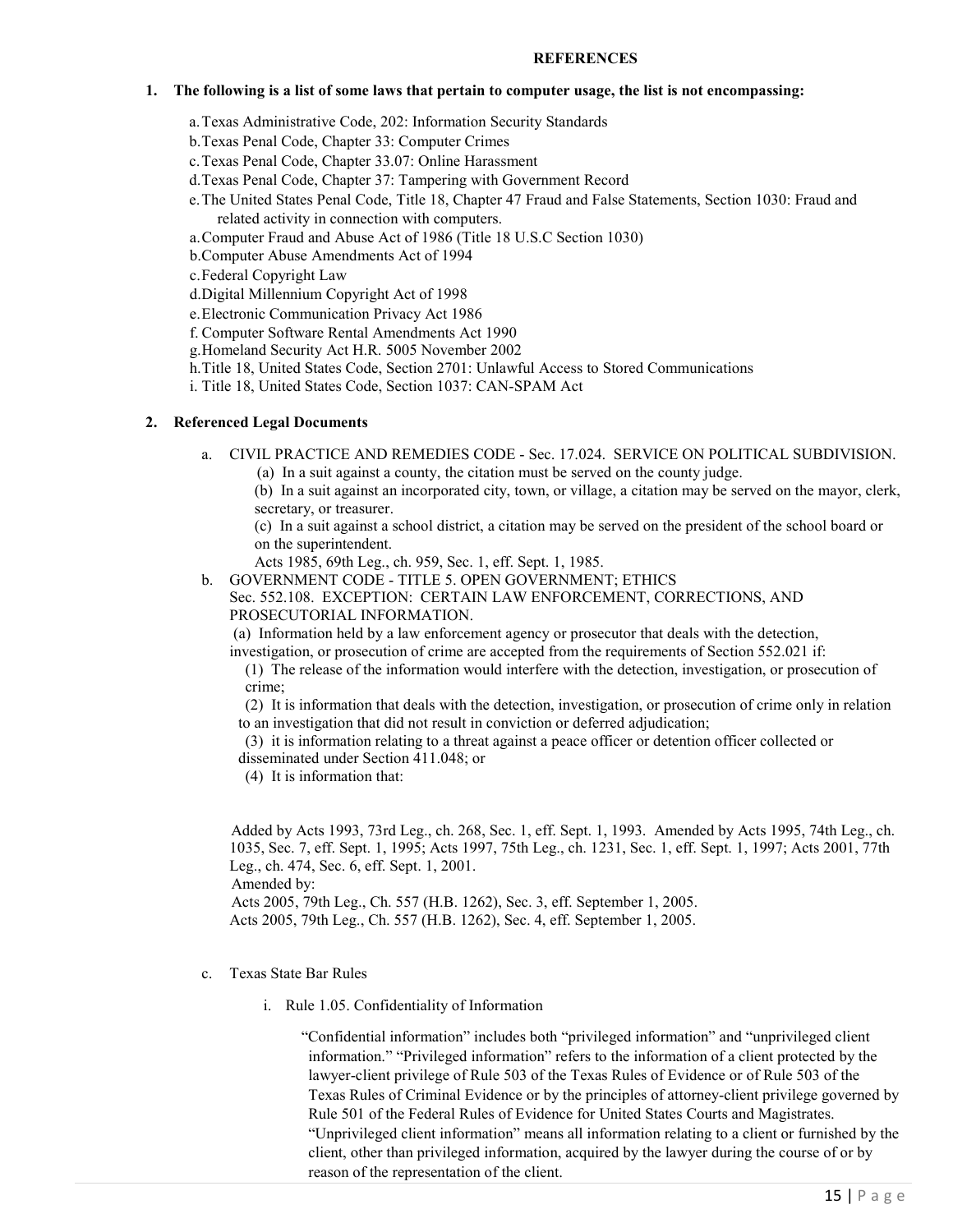- ii. Rule 1.12. Organization as a Client
	- (a) A lawyer employed or retained by an organization represents the entity. While the lawyer in the ordinary course of working relationships may report to, and accept direction from, an entity's duly authorized constituents, in the situations described in paragraph (b) the lawyer shall proceed as reasonably necessary in the best interest of the organization without involving unreasonable risks of disrupting the organization and of revealing information relating to the representation to persons outside the organization.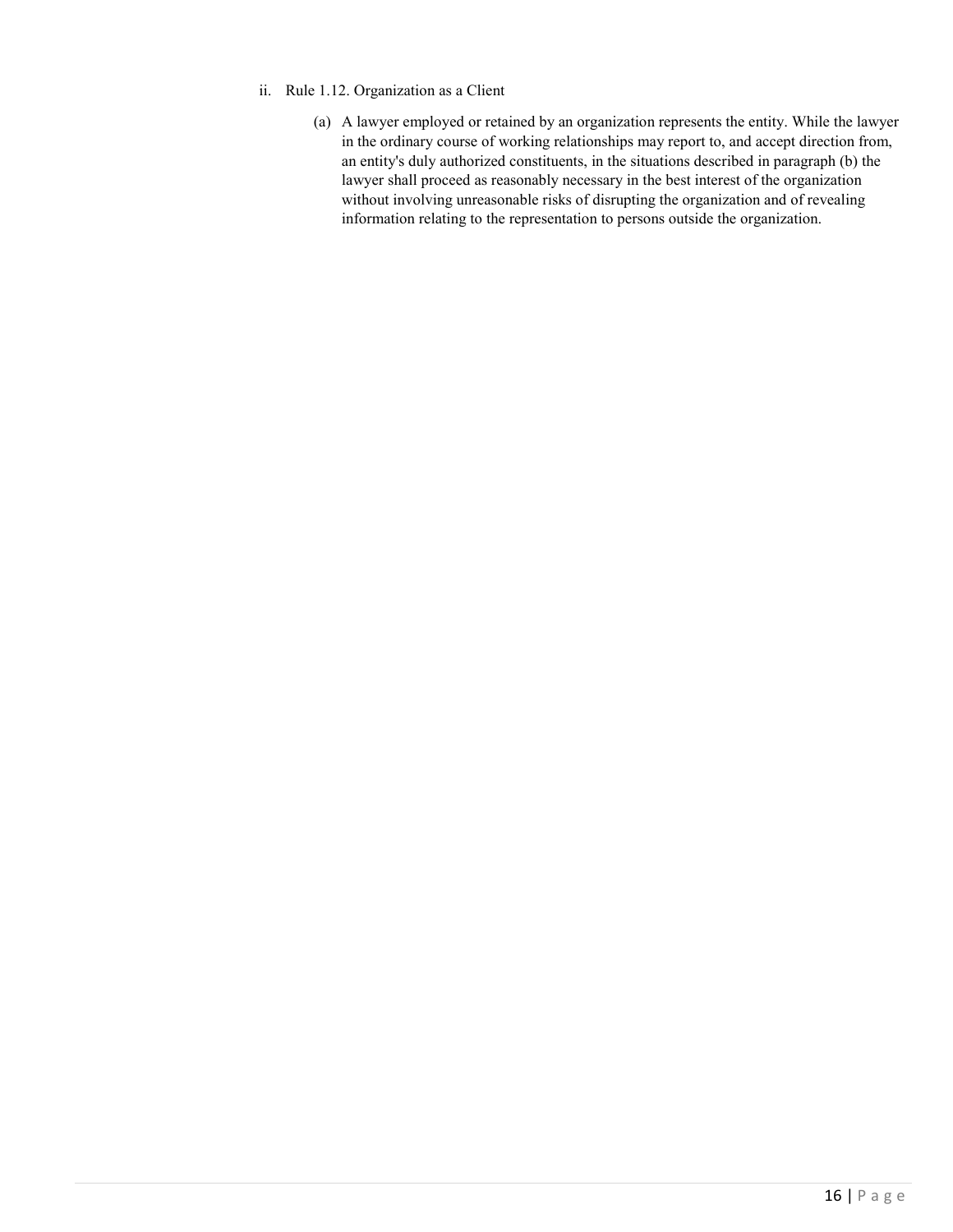### **IX. APPENDICES**

Appendix A: Cameron County Computer User Access Agreement & Policy Guidelines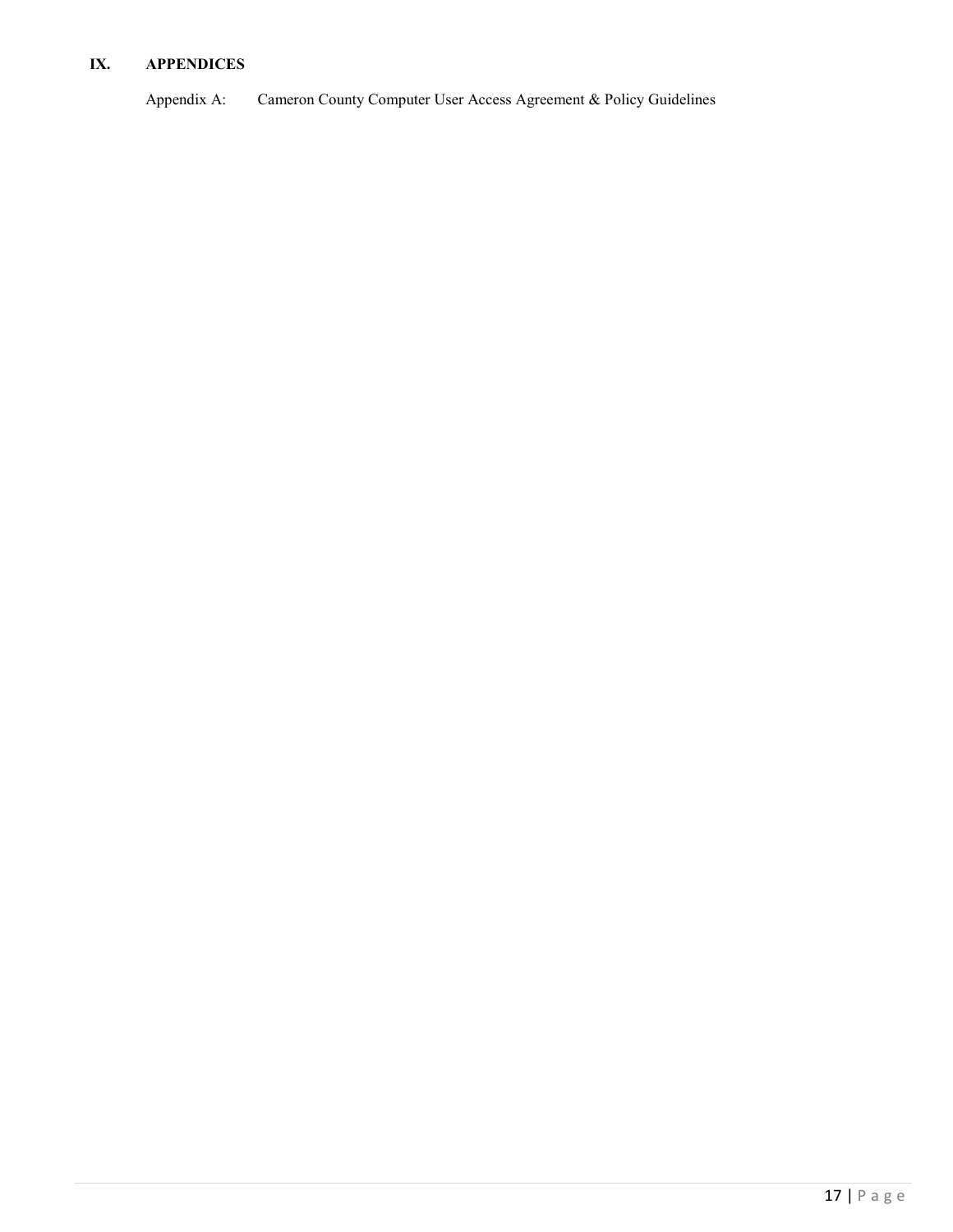

#### Cameron County End User Compliance Policy and Purpose Statement

This policy governs the use of technology equipment and related devices operated by Cameron County employees for connection County related applications and internet-based services. The purpose of these guidelines is to help maximize the effective use of these County resources. The intent of these policy guidelines is to permit maximum freedom of use consistent with Federal and State Law, Cameron County policy, and a productive working environment.

The following is a list of policy guidelines that shall be followed by Cameron County employees who have access and use of computer equipment and software. These guidelines highlight the policies and procedures sections I-IX as to the use, safety, and maintenance of your computer and equipment.

- 1. A user shall only utilize the network and computer resources solely for the purpose of their job requirements or needs.
- 2. A user shall not install any third-party software on their desktop computers or network computers without the permission of the Chief Technology Officer or Computer Center Staff.
- 3. A user shall not utilize the Internet Connection in a means not conducive to the normal daily routine, including inappropriate websites with adult themes, slanderous themes, hate sites, or pornographic sites that may be deemed offensive or inappropriate for the workplace.
- 4. A user shall not download or install any Internet Radio services or utilize any form of peer-to-peer applications to obtain any illegal or unlicensed media or software.
- 5. A user shall not provide any Internet Sharing Resource for personal gain to outside entities not physically located within the Cameron County Organization.
- 6. A user shall not utilize the email services provided to support Spam sessions, or to spread non-work-related information that could potentially cause the spread of virus, worm or other malicious code.
- 7. A user shall not install or introduce to the network any computer, laptop, workstation, or computer peripheral other than those provided by the Cameron Computer Center.
- 8. A user shall report any and all unauthorized use of the Cameron County Information Systems Network to the Computer Center Staff immediately to maintain network integrity.
- 9. The user shall not have any expectations of privacy when it comes to accessing the County's technology infrastructure, services, or provided internet access.
- 10. A user shall not share their password with another user unless strictly allowed by their Department Head, and solely for the purpose of completing a task necessary to the workplace or for the good of Cameron County.
- 11. Any user who suspects that their computer or workstation may be infected by any malicious code (i.e. virus) shall report the incident promptly to the Computer Center Staff for investigation and removal.
- 12. A user shall log out and power down their workstation at the end of every workday and before any weekend or extended Holiday period to maintain security and integrity of the network unless otherwise noted.
- 13. A user shall not attempt to fix or reinstall components or Operating Systems onto their workstation by any means without the consent of Computer Center Staff; this includes new versions of media players, Internet browsers, drivers or general updates.
- 14. A user shall not use applications like P2P/Bit torrent clients on their workstation; which can share personal information with the Internet.
- 15. A user shall try to keep backup copies of important email and documents, in case of a hard drive failure; this will help retain important information that may not be accessible in a timely manner.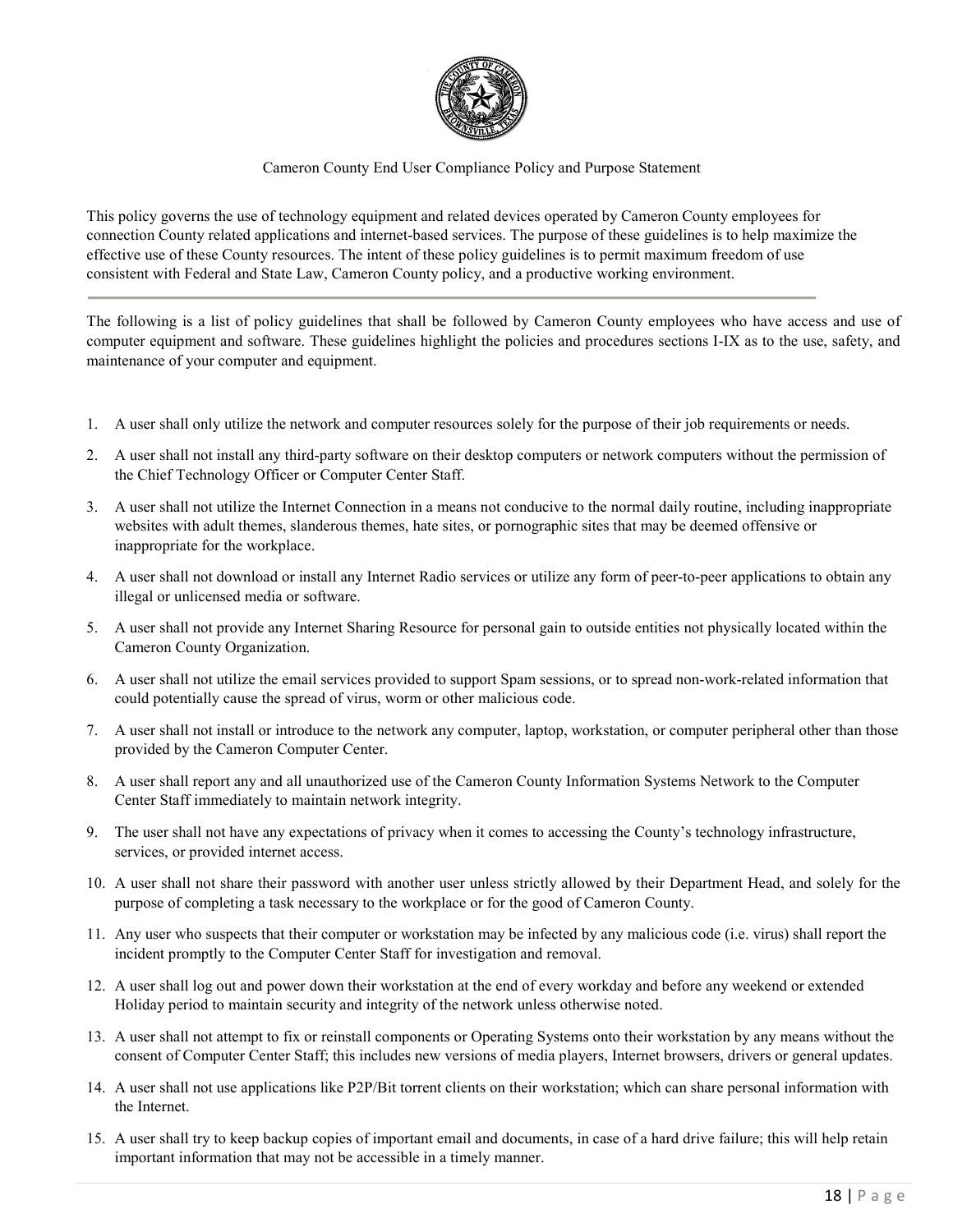- 16. All users shall make their passwords 6 8 characters long, using numbers, letters, uppercase/lowercase, and special characters together to make passwords more secure, a good example =  $(Kool-Aid \sim K00la1D)$ .
- 15. When traveling by air, always carry the laptop on the airplane. Never check the laptop as baggage and never put the laptop inside another case checked as baggage. The only exception to this is that a laptop can be shipped in a special shipping container with padded foam for shipping sensitive items. That case is specially constructed and designed to house sensitive electronic equipment.
- 16. Always hand-carry the laptop when traveling to and from the airport. Don't put it in the trunk of a cab or on the rack of an airport shuttle.
- 17. If you have the need to carry a desktop computer home to work on Cameron County projects, the computer must be carried to and from the office on a daily basis during the work week. Under no circumstances will Cameron County property be left at your residence while you are at work.
- 18. Laptop computers are assigned individually and will not be transferred custody to another user without the notifying the Cameron County Computer Center or the Chief Technology Officer.
- 19. Plants or other water-based items should not be placed near any part of the assigned computer hardware to prevent the risk of electric shock.
- 20. The e-mail system is the property of Cameron County and is intended for the furtherance of official business for this County. Messages transmitted or received by the e-mail system are messages and property of Cameron County and are subject to the retention policy.
- 21. All messages sent on the e-mail system are considered County Property and not personal or confidential messages of the employee.
- 22. Passwords shall be used to gain access to the e-mail system for the purpose of protecting the integrity of the Cameron County Network and shall be changed frequently to avoid unauthorized access.
- 23. E-Mail messages are the intellectual property of Cameron County, not of the employees, and must pertain only to Cameron County business.
- 24. E-Mail messages should not be left on the computer screen when the employee is away from his/her desk or workstation, in order to protect Cameron County proprietary information no information protected by copyright laws, including software, will be sent or copied via e-mail.
- 25. All messages on the e-mail system are to be businesslike. There will be no tolerance for using the system for personal messages or for those, which contain profanity, vulgarity, and/or harassing or defamatory language.
- 26. All personnel who use the Cameron County Internet service shall use the service for official business only.
- 27. If you are unsure of something on your computer screen (email link, pop-up, program), always ask before you click. This is the safest way to avoid infecting your computer equipment or the rest of the network with a virus or leaving Cameron county open to Network attack.

I have read and understood the Cameron County Computer Use – Electronic Access Policies and Procedures and the User Agreement.

| Employee Name (Please Print) |  |  |
|------------------------------|--|--|
|                              |  |  |

Employee Signature  $\overline{\phantom{a}}$ 

Employee Name (Please Print) \_\_\_\_\_\_\_\_\_\_\_\_\_\_\_\_\_\_\_\_\_\_\_\_\_\_\_\_\_\_ Department: \_\_\_\_\_\_\_\_\_\_\_\_\_\_\_\_\_\_\_\_\_\_\_\_\_\_\_\_\_\_\_

Information Technology Department

835 E. Levee St. 4<sup>th</sup> Floor

Brownsville, TX. 78520

|  | $(956)$ 544-0818 or $(956)$ 550-1332 |
|--|--------------------------------------|

Fax: (956) 550-1337